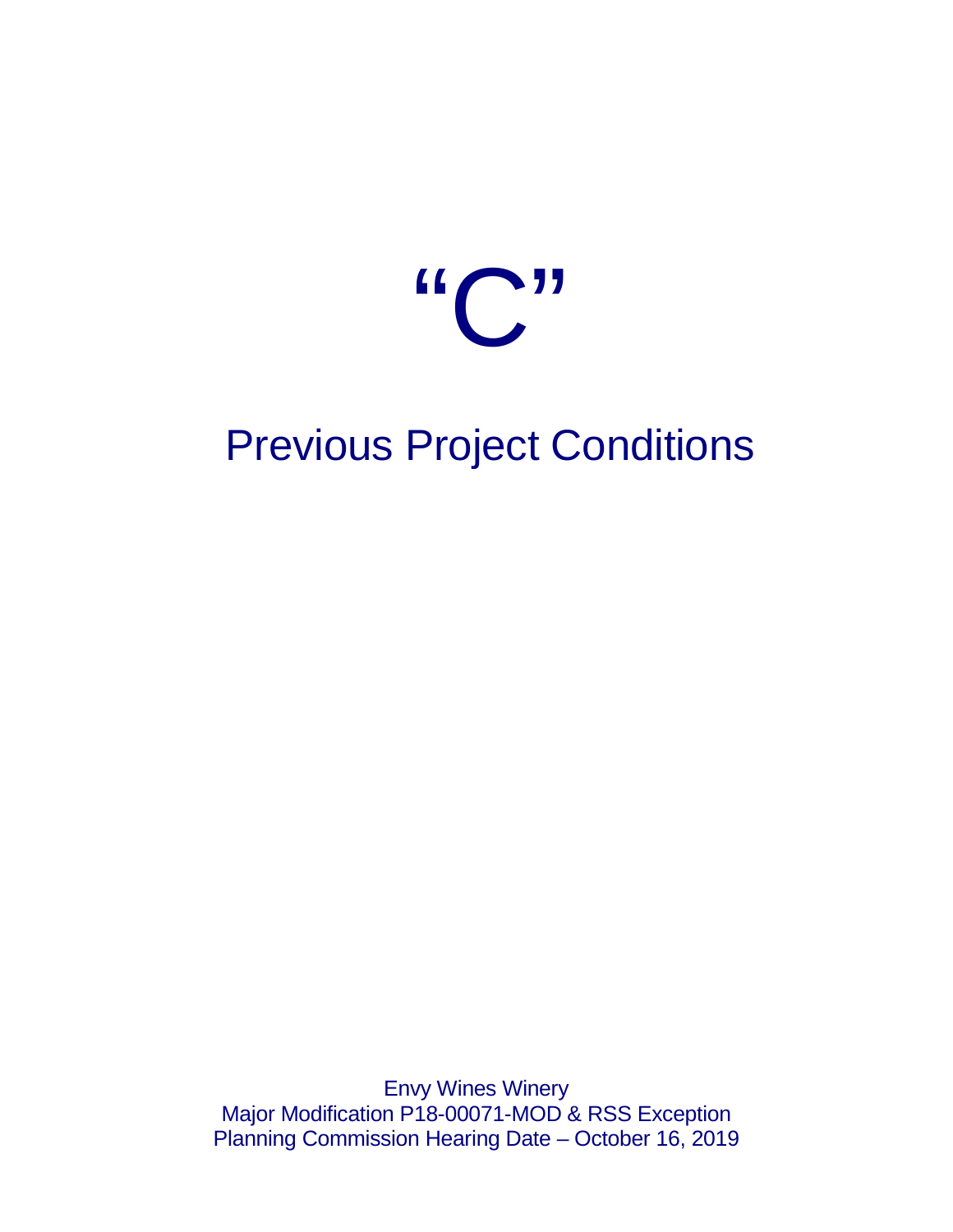

#### **NAPA COUNTY CONSERVATION -- DEVELOPMENT** AND PLANNING DEPARTMENT 1195 THIRD STREET, ROOM 210 NAPA, CALIFORNIA 94559-3092 AREA CODE 707/253-4416 · FAX 707/253-4336

February 20, 2002

**Robert Louer** Calistoga Partners/Calistoga Cellars Winery 3241 Ehlers Lane St. Helena CA 94574

RE: Notice of Proposed Environmental Determination Use Permit Request #0174-UP

RE: Request for Use Permit # 01074-UP

Dear Mr. Louer:

Please be advised that Use Permit #01074-UP has been APPROVED by the Napa County. Development & Planning Commission on February 20, 2002 based on the attached conditions.

The Use Permit becomes effective ten (10) working days from the approval date unless appealed to the Napa County Board of Supervisors pursuant to Chapter 2.88 of the Napa County Code, including payment of applicable fees. You may appeal the conditions of approval. If an appeal is filed by another, you will be notified.

This Use Permit must be "used" pursuant to the requirements of Napa County Code Section 18.124.080 by March 2, 2003 or it will expire without further notification. One twelve-month extension may be applied for, in writing and by payment of applicable fees, not before February 1, 2003.

You are hereby further notified, pursuant to Government Code Sec.66020(d)(1), that the 90-day period in which you would have to protest imposition of any fees, dedications, reservations, or other exactions that may have been attached as conditions of approval, has begun.

Very truly yours,

Steven E. Lederer, P.E. **Deputy Planning Director** 

**Charles Wilson, Director** CC. John Tuteur, Assessor Gary Brewen, Building Codes Administrator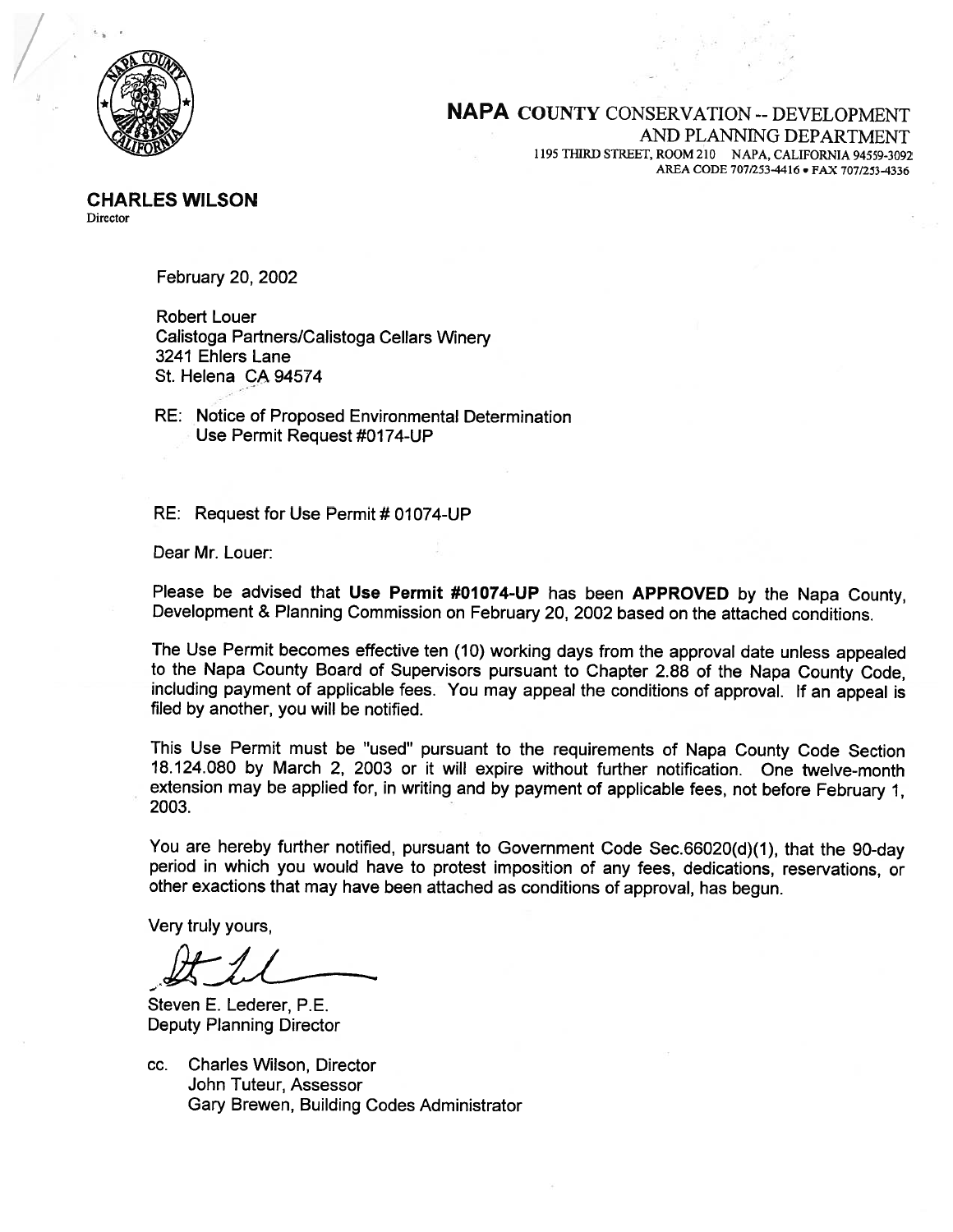#### **CONDITIONS OF APPROVAL** Page 1 of 3 CDPC Meeting Date: February 20, 2002 Use Permit # #01074 Calistoga Cellars Winery/Calistoga Partners APN: 017-210-008, 018, 013, 017

#### $0.400027$

#### $\mathbf{1}$ . The permit is limited to:

- The establishment of a 20,000 gallon/year winery consistent with the application forms and  $a_{\cdot}$ project statement. Operations will be conducted 6 days a week; will include two full-time and two part-time employees; and will include retail wine sales as allowed by Code Section  $18.16.030(G)(5)(c)$ .
- b. The construction of a 3,043 sq. ft. winery structure, maximum 35 feet in height; as delineated on the attached site plan, and consistent with the application forms, supplemental winery information sheet and graphics.
- C. Custom production activities (crushing, fermentation, barrel ageing, bottling, retail wine sales. tasting, distribution/shipping) for a maximum 2 entities up to a maximum of 25% (5,000 gallons/year) of the production capacity of the winery.

Tours and Tastings by prior appointment only pursuant to Section 18,080,620 (Tours of the winery and/or tastings of wine, where such tours and tastings are limited to members of the wine trade, persons invited by the winery who have pre-established business or personal relationships with the winery or its owners, and persons who have made unsolicited prior appointments for tours or tastings).

 $e_{1}$ A 28 sq. ft., two-sided winery identification sign, four feet in height shall be located at the driveway entrance. Said sign must legibly post the words "Tours and Tastings by Prior Appointment Only" and said words must be maintained legible. The sign shall conform to the sign plan as approved, and shall be located no closer than 10 feet from the right-of way. The sign shall not be lighted.

Any expansion or changes in use, or project changes that are necessitated by the requirements of other departments or agencies, are subject to further County approval.

- $2.$ All winery facilities shall be located on the same parcel. Prior to issuance of any building permits for the winery, the permittee shall submit evidence confirming recordation of documents adjusting the subject parcels (APN: 017-210-008, 017-210-013, 017-210-017, 017-210-018) and creating the parcel consistent with that 19.84 acre parcel shown on the approved site plan.
- Marketing activities will take place between the hours of 11:00-10:00 PM, no longer than 4 hour 3. duration, within the winery and covered porch, are limited to:

Private promotional tastings and meals Frequency: Maximum attendance:

one time per month 30 persons

Release events:

Frequency: Maximum attendance: 2 times per year 100 persons

Marketing activities are limited to members of the wine trade, persons who have pre-established business or personal relationships with the winery or its owners, or members of a particular group for which the activity is being conducted on a pre-arranged basis. Use of amplified music at such events is prohibited.

25 Busicst Dey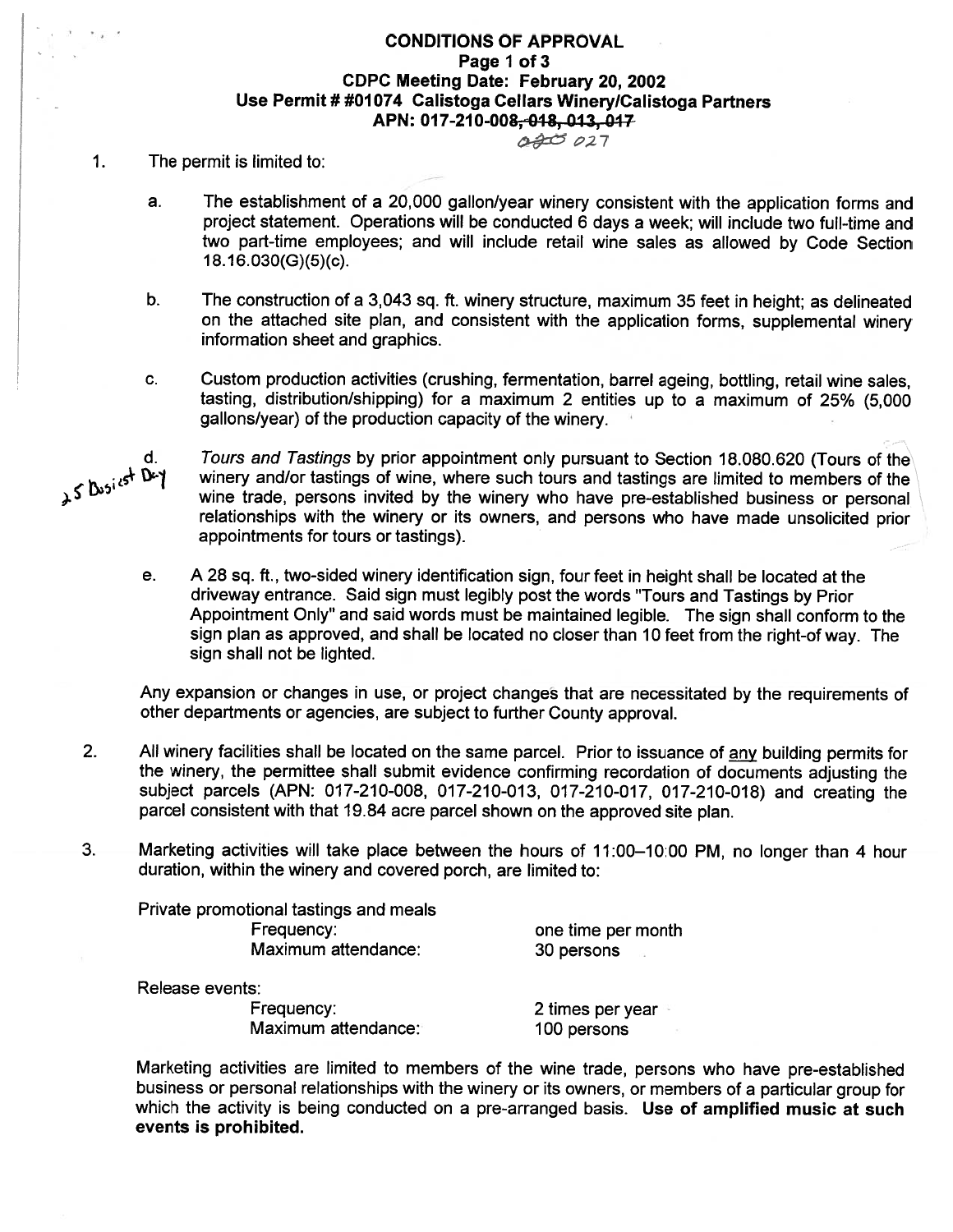#### **CONDITIONS OF APPROVAL** Page 2 of 3 CDPC Meeting Date: February 20, 2002 Use Permit # #01074 Calistoga Cellars Winery/Calistoga Partners APN: 017-210-008, 018, 013, 017

- $4.$ Submit three copies of a detailed landscaping, fencing, and parking plan to the Department for review and approval indicating names and locations of plant materials, method of maintenance and location of off-street parking spaces. Landscaping, which shall both screen and enhance the winery. and screening shall be installed between any winery outdoor equipment, materials and storage areas and the adjacent residences. Said plan is to be submitted prior to issuance of the building permit. Landscaping, fencing, and parking to be completed prior to final occupancy. Landscaping shall be permanently maintained in accordance with the approved landscape plan.
- 5. Provide 6 off-street parking spaces on a dust-free all-weather surface approved by the Public Works Department.
- 6. All outdoor storage of winery materials and equipment shall be screened from view of Tubbs Lane and adjacent properties by visual barriers consisting of fencing and/or dense landscaping. No open storage is to exceed the height of the screening.
- $7.$ The permittee shall comply with all applicable building codes, zoning standards, and requirements of County Departments and agencies, including but not limited to:

The Department of Environmental Management as stated in their letter of October 8, 2001.

The Department of Public Works as stated in their letter of February 14, 2002.

The County Fire Department as stated in their memo of September 17,2001.

The Building Division as state in their memo of September 7, 2001.

- 8. The permittee shall report to the Department on an annual basis by December 31 the source of his grapes, verifying that 75% of the annual production is from Napa County grapes. The report shall include the grape tonnage and the Assessor's Parcel Number(s) where grown. Such report shall be proprietary and not available to the public. A separate report, for the public record, shall include a statement certifying compliance with the source requirement and indicating the percentage of Napa County grapes utilized.
- 9. All facilities of the winery, including offices, shall be for the exclusive use of the on-site winery. No portion of the structure shall be rented, leased and the winery facility shall not be used for events hosted by entities other than the winery itself, except those approved for temporary event license pursuant to Chapter 5.36 Napa County Code.
- $10.$ The permittee shall comply with 4 Mitigation Measures described in the Project Revision Statement signed by the applicant on February 19, 2002.
- All staff costs associated with monitoring compliance with these conditions and project revisions  $11.$ shall be borne by the applicant and/or property owner, other than those costs related to investigation of complaints of non-compliance which are determined to be unfounded. Costs shall be as established by Resolution #95-77 or as such Resolution may be amended from time to time.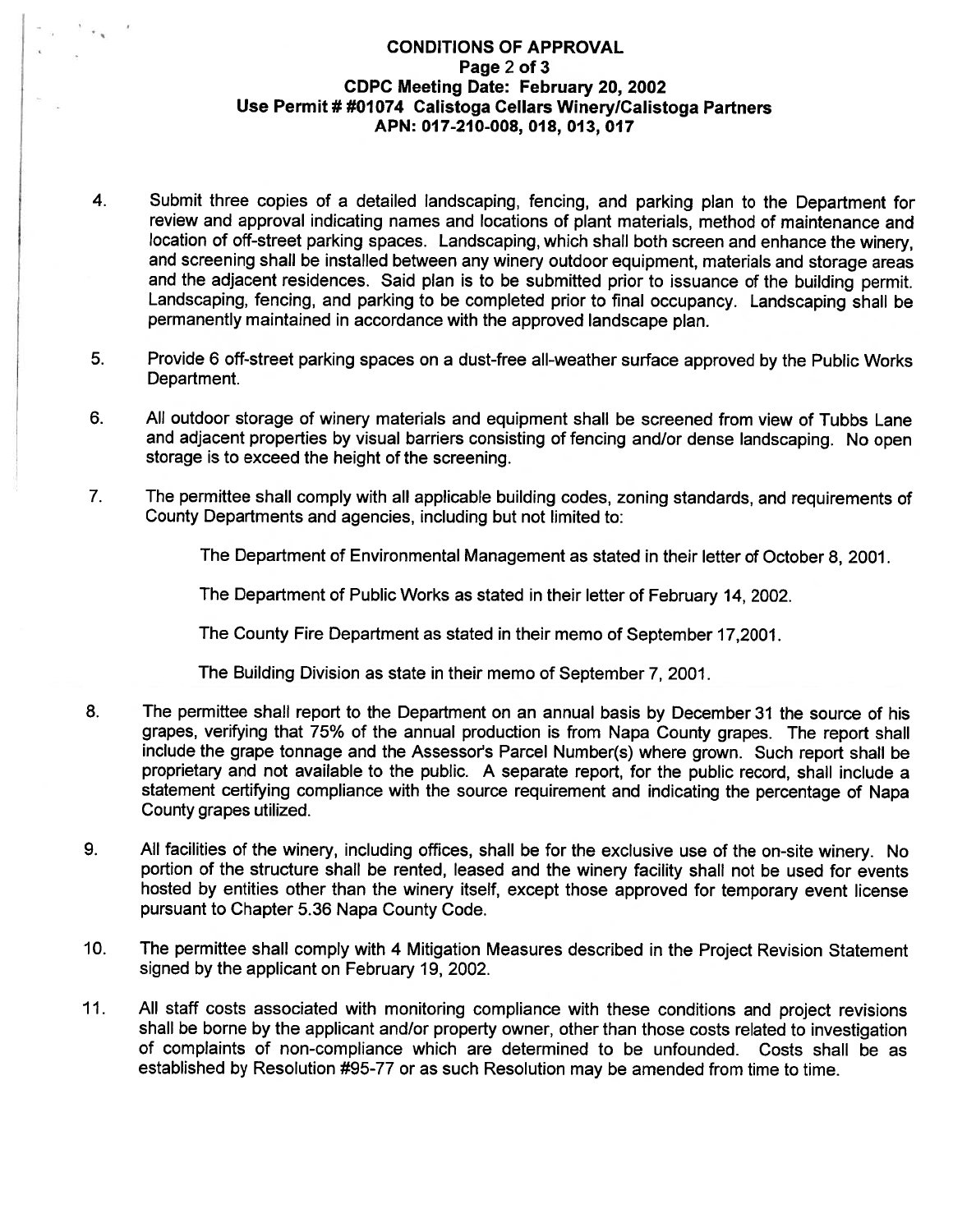#### **CONDITIONS OF APPROVAL** Page 3 of 3 **CDPC Meeting Date: February 20, 2002** Use Permit # #01074 Calistoga Cellars Winery/Calistoga Partners APN: 017-210-008, 018, 013, 017

- $12.$ All operational noise-producing activities and winery construction activities shall be conducted in compliance with the County Code section regarding noise, Chapter 8.16. During construction, no power or noise-making equipment shall be used prior to 8:00 AM.
- $13.$ All exterior lighting shall be shielded and directed downward, shall be located as low to the ground as possible, and shall be the minimum necessary for security, safety or operations, incorporating the use of motion detection lighting to the greatest extent possible. No flood-lighting of the building is permitted. Prior to issuance of any building permit for construction of the winery, a detailed Lighting Plan showing the location and specifications for all lighting fixtures to be installed on the property shall be submitted for review and approval by the Department.
- Except as permitted by County Ordinance and this permit, no outside social activities, including 14. picnicking, outside dining, outside wine tasting, live music, outdoor festivals, or other activity of a similar nature shall occur.
- $15.$ Noise-generating operational equipment shall not be located on the north or northeast side of the winery building. Said equipment shall be located within an enclosure that will incorporate sound damping measures.
- 16. All winery access shall be taken from Tubbs Lane.
- $17.$ If the winery will be served by an off-site well, the Permittee shall obtain such permits and easements as required by the Department of Environmental Management, prior to the issuance of the certificate of occupancy.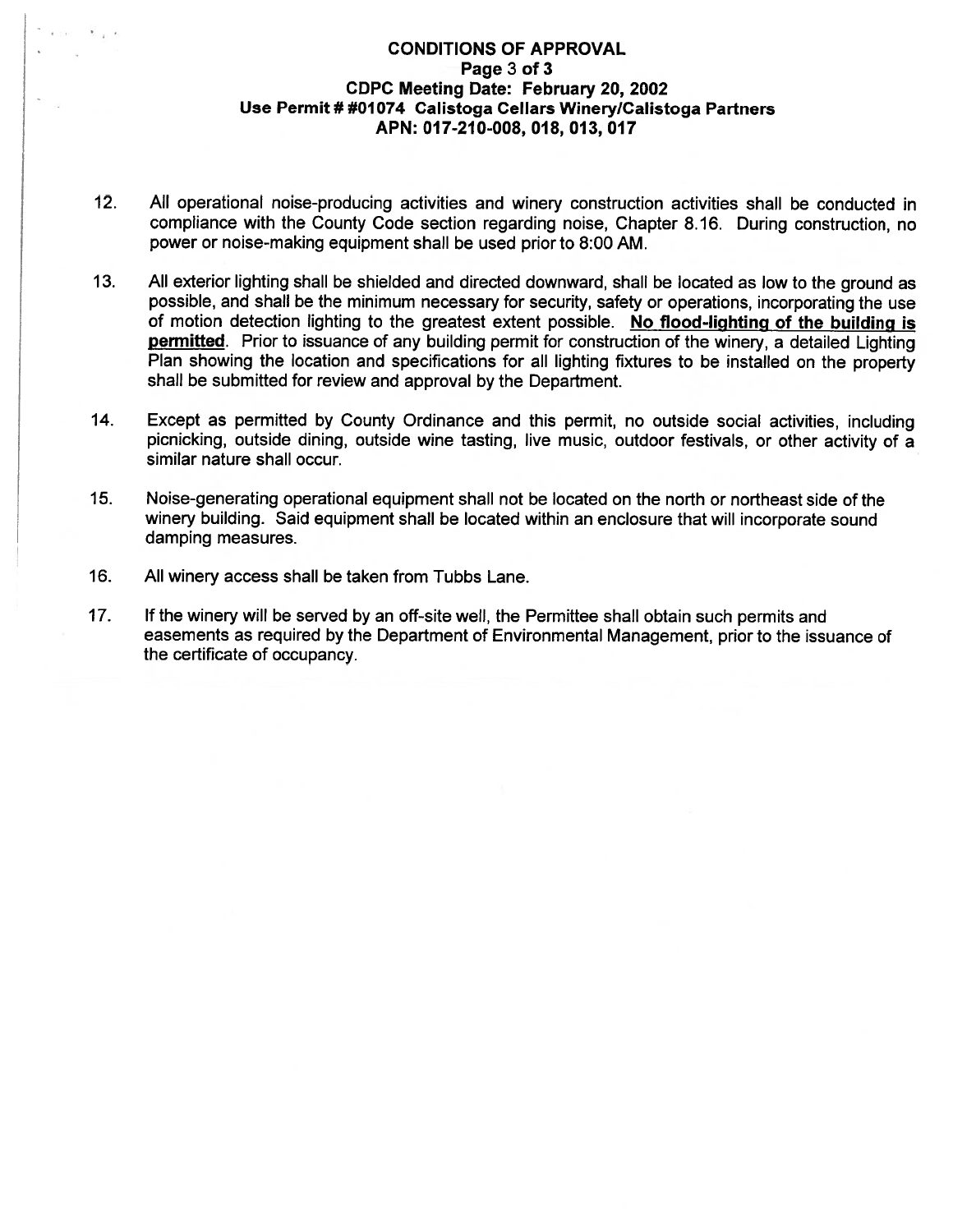**Conservation, Development and Planning**

1195 Third Street, Suite 210 Napa, CA 94559 www.co.napa.ca.us

> Main: (707) 253-4417 Fax: (707) 253-4336

> > **Hillary Gitelman** Director

August 10, 2009



A Tradition of Stewardship A Commitment to Service

Envy Wines LLC Mark Carter 1170 Tubbs Lane Calistoga, CA 94515

Re: Use Permit Application, P09-00288 (APN 017-210-027)

#### Conditional Use Permit # P09-00288 APN: 025-27-026

Dear Mr. Carter,

Please be advised that your application for Use Permit # **P09-00288** has been **approved** by the Planning Commission at the hearing of October 21, 2009 this approval is subject to the attached conditions of approval. The use permit is effective as of November 3, 2009, ten business days after approval, pending any appeals filed.

The application and approval consists of a use permit modification to Use Permit #01074UP to allow the construction of a new 14,775 square foot barrel storage building with no increase in production, marketing, or employees and further as revised by our mutual meeting for the civil engineering plans to include an approval from the neighbor to be submitted for construction plan review and approval.

Best Regards,

Kirsty Shelton, Planner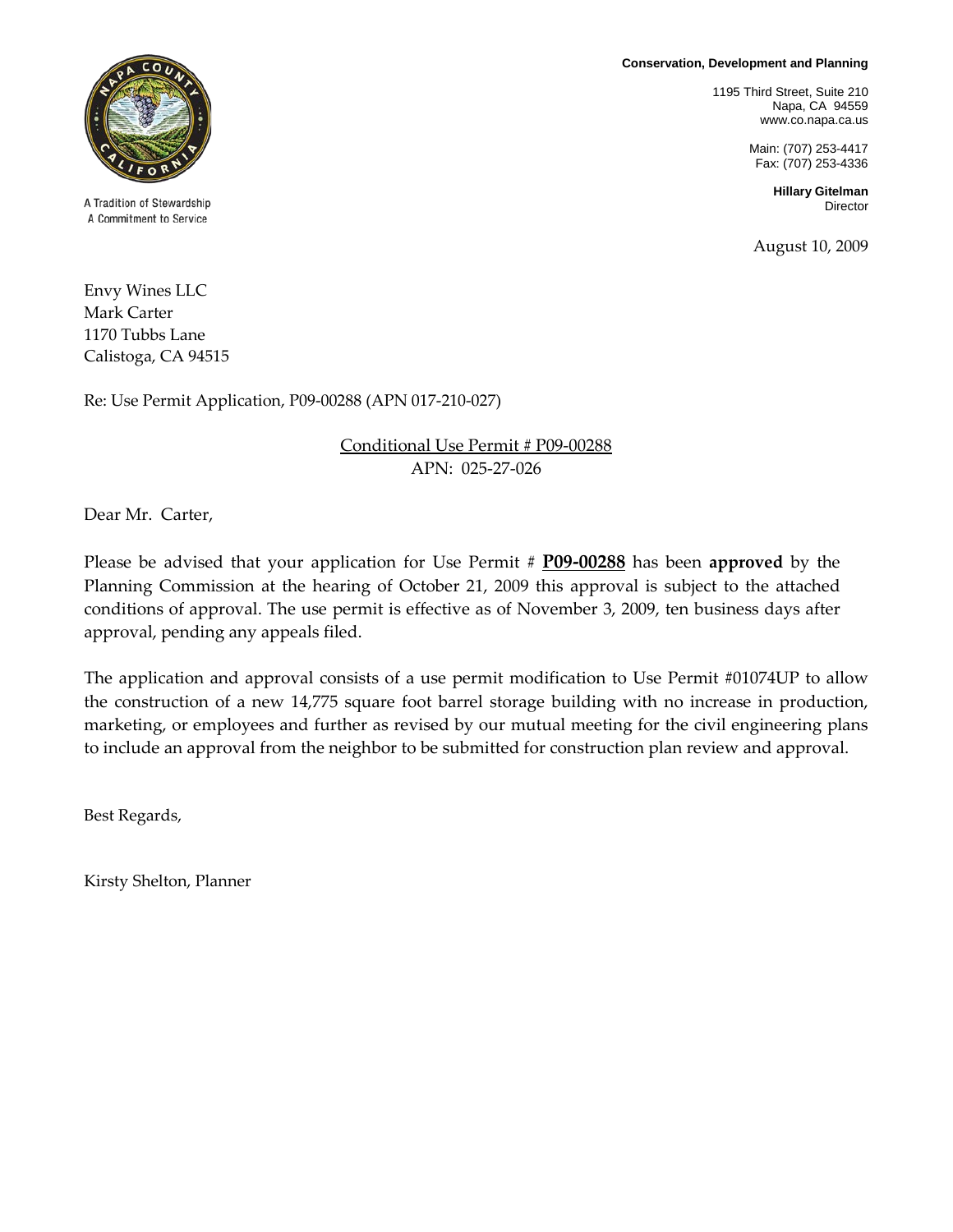#### **EXHIBIT B**

#### **CONDITIONS OF APPROVAL ENVY WINERY USE PERMIT MODIFICATION P09-00288-MODMAJ APN: 017-210-027**

**SCOPE:** This use permit modification approves the modification to Use Permit #01074UP to allow the construction of a new 14,775 square foot barrel storage building with no increase in production, marketing, or employees.

#### 1. **SIGNS:**

Prior to installation of any winery identification or directional signs, detailed plans, including elevations, materials, color, and lighting, shall be submitted to the Planning Department for administrative review and approval. Administrative review and approval is not required if signage to be installed is consistent with signage plans submitted, reviewed and approved as part of this use permit approval. All signs shall meet the design standards as set forth in Chapter 18.116 of the County Code. At least one sign placed and sized in a manner to inform the public must legibly and visibly include wording stating "Tours and Tasting by Prior Appointment Only" at the entrance of the property where the winery is located.

#### 2**. GATES/ENTRY STRUCTURES:**

Any gate installed at the winery entrance shall be reviewed by the Conservation, Development and Planning Department, Public Works Department and the Napa County Fire Department to assure that it is designed to allow large vehicles, such as motorhomes, to turn around if the gate is closed without backing into the public roadway, and that fire suppression access is available at all times. If the gate is part of an entry structure an additional permit shall be required according to the County Code, A separate entry structure permit is not required if the entry structure is consistent with entry structure plans submitted, reviewed and approved as part of this use permit approval.

#### 3. **LIGHTING:**

All exterior lighting, including landscape lighting, shall be shielded and directed downward, shall be located as low to the ground as possible, and shall be the minimum necessary for security, safety, or operations and shall incorporate the use of motion detection sensors to the greatest extent practical. No flood-lighting or sodium lighting of the building is permitted, including architectural highlighting and spotting. Low-level lighting shall be utilized in parking areas as opposed to elevated high-intensity light standards.

Prior to issuance of any building permit for construction of the new barrel building, two (2) copies of a detailed lighting plan showing the location and specifications for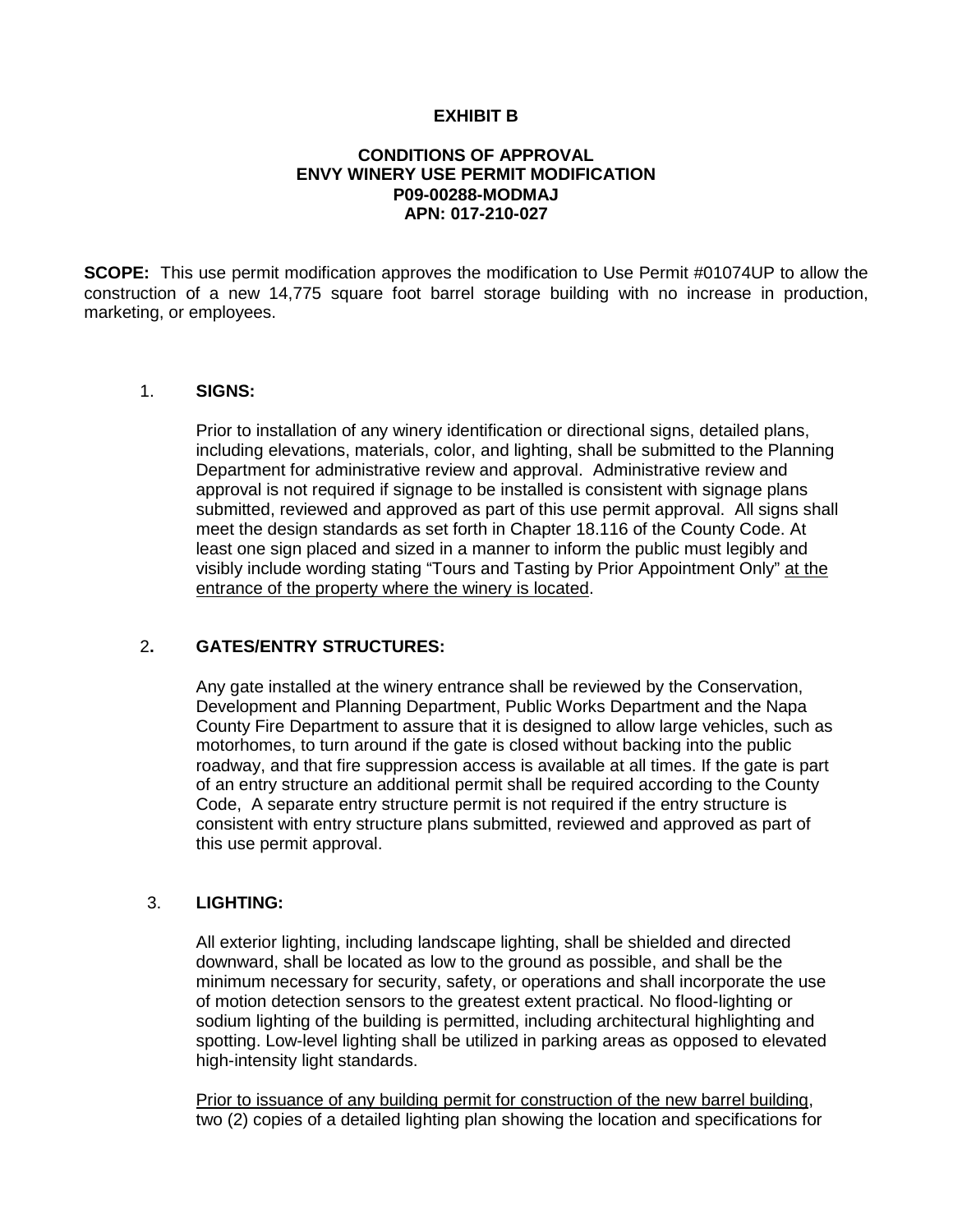all lighting fixtures to be installed on the property shall be submitted for Department review and approval. All lighting shall comply with Uniform Building Code (UBC).

#### 4**. LANDSCAPING**

Landscaping: Two (2) copies of a detailed landscaping plan, including parking details, shall be submitted for review and approval prior to issuance of building permits for the new winery barrel building. The plan shall indicate the names and locations of all plant materials to be used along with the method of maintenance. **Plant materials shall be purchased locally when practical. The Agricultural Commissioner's office (707-253-4357) shall be notified of all impending deliveries of live plants with points of origin outside of Napa County.**

Landscaping and parking shall be completed prior to occupancy, and shall be permanently maintained in accordance with the landscaping plan. No trees greater than 6" DBH shall be removed, except for those identified on the submitted site plan. Any trees that are removed shall be replaced elsewhere on the property on a 2 for 1 basis of equivalent caliper. Replaced trees shall be identified on the landscaping plan. Trees to be retained shall be protected during construction.

Evergreen screening shall be installed between the industrial portions of the operation (e.g. tanks, crushing area, parking area, etc.) and off-site residences that can view these areas. Parking shall be limited to approved parking spaces only and shall not occur along access roads or in other locations except during harvest or approved marketing events. In no case shall parking impede emergency vehicle access or public roads.

The landscaping plan shall also show the species type, size, quantity and growth rate of the screening materials selected. The plan shall show how the selected trees will provide a permanent screen of 50% of these areas for the off-site residences within 5 years of installation and 100% screening within 10 years.

#### 5. **PARKING**

The location of employee and visitor parking and truck loading zone areas shall be identified along with proposed circulation and traffic control signage (if any). If any event is held which will exceed the available on-site parking, the applicant shall arrange for off-site parking and shuttle service to the winery.

#### 6. **OUTDOOR STORAGE/SCREENING/UTILITIES:**

All outdoor storage of winery equipment shall be screened from the view of adjacent properties by a visual barrier consisting of fencing or dense landscaping. No item in storage is to exceed the height of the screening. Water and fuel tanks, and similar structures, shall be screened to the extent practical so as to not be visible from public roads and adjacent parcels.

New utility lines required for this project that are visible from any designated scenic transportation route (see Chapter 18.106 of the Napa County Zoning Ordinance for designated roads) shall be placed underground or in an equivalent manner be made virtually invisible from the subject roadway.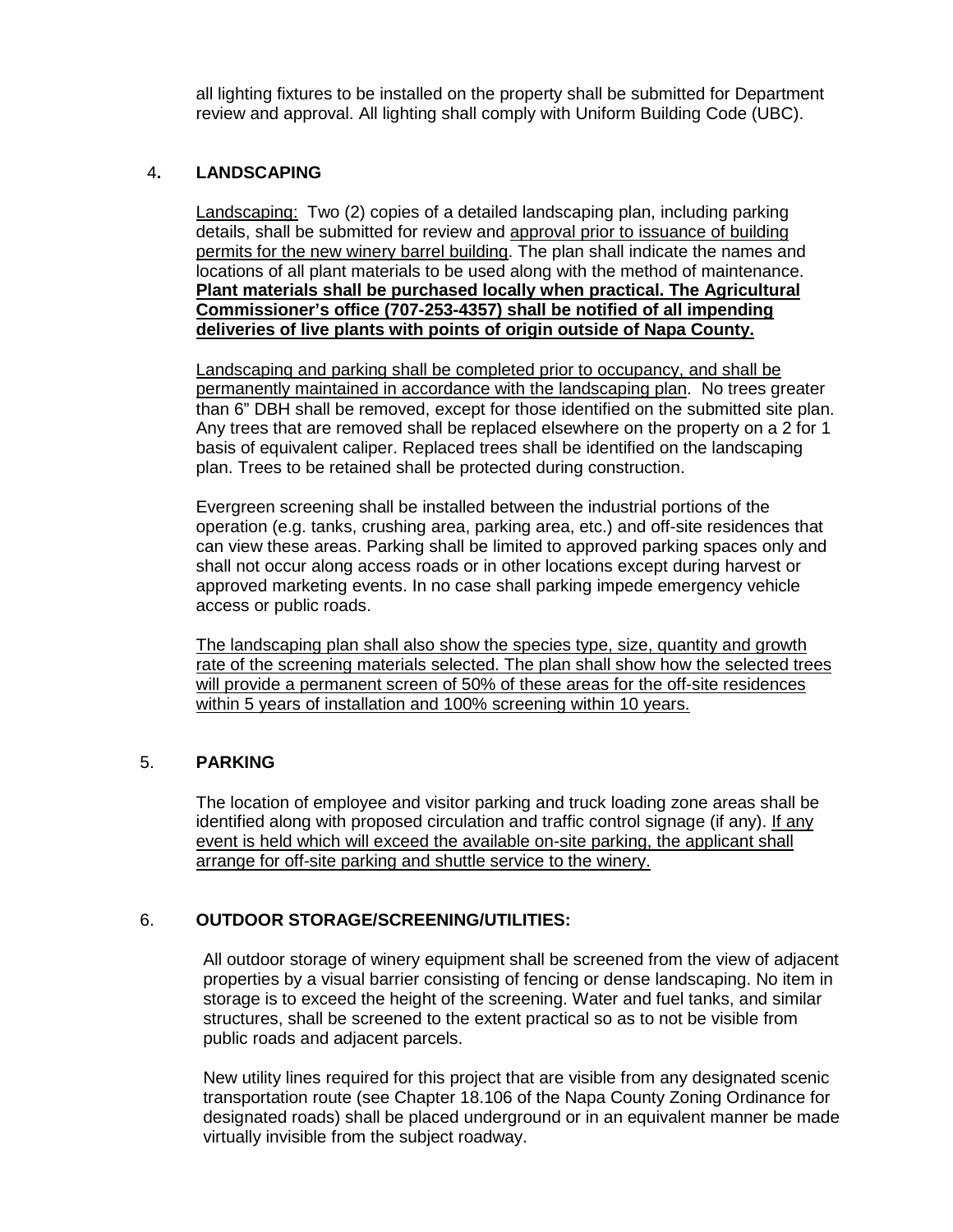#### 7. **RENTAL/LEASING:**

No winery facilities, nor portions thereof, including but not limited to offices, kitchens, barrel storage areas, and warehousing space, shall be rented, leased, nor used by entities other than persons producing and/or storing wine at the on-site winery, except as may be specifically authorized in this use permit or pursuant to the Temporary Events Ordinance (Chapter 5.36).

#### 8. **COMPLIANCE WITH OTHER DEPARTMENTS AND AGENCIES:**

The permittee shall comply with all applicable building codes, zoning standards, and requirements of County Departments and Agencies, including but not limited to:

Building Division Requirements

The Building Division as stated in their memo of September 23, 2009 (attached).

Fire Department Requirements The Fire Department as stated in their memo of August 12, 2009 (attached).

Public Works Department Requirements The Public Works Department as stated in their memo of October 12, 2009 (attached).

#### Environmental Management Department Requirements

The Department of Environmental Management as stated in their memo of September 17, 2009 (attached).

The determination as to whether or not the permittee has substantially complied with the requirements of other County Departments and Agencies shall be determined by those Departments or Agencies. The inability to substantially comply with the requirements of other County Departments and Agencies may result in the need to modify the approved use permit.

#### 9. **GRADING AND SPOILS:**

All grading and spoils generated by construction of the project facilities, including cave spoils, shall be disposed of per Public Works direction. All spoils piles shall be removed prior to occupancy.

#### 10. **WELLS:**

The permittee may be required (at the permittee's expense) to provide well monitoring data if it the Director of Environmental Management determines that water usage at the winery is affecting, or would potentially affect groundwater supplies or nearby wells. Data requested could include, but may not be limited to, water extraction volumes and static well levels. If applicant is unable to secure monitoring access to neighboring wells, onsite monitoring wells may need to be established to gage potential impacts on the groundwater resource utilized for the project proposed.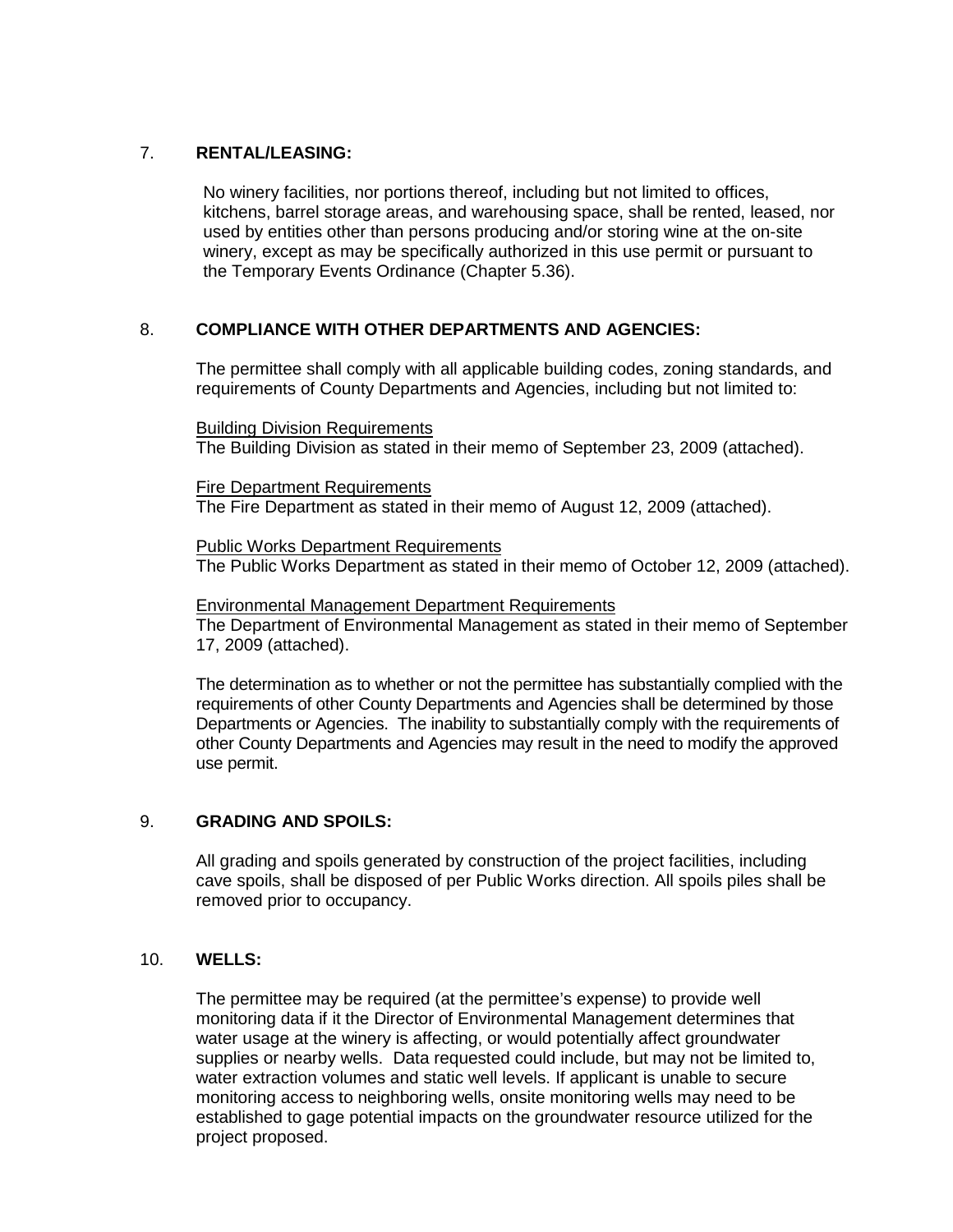Water usage shall be minimized by use of best available control technology and best water management conservation practices. In the event that changed circumstances or significant new information provide substantial evidence that the groundwater system referenced in the use permit would significantly affect the groundwater basin, the director of environmental management shall be authorized to recommend additional reasonable conditions on the permittee, or revocation of this permit, as necessary to meet the requirements of the Napa County Groundwater Ordinance and protect public heath, safety, and welfare. That recommendation shall not become final unless and until the director has provided notice and the opportunity for hearing in compliance with the County Code section 13.15.070.G-K.

#### 11. **NOISE:**

Construction noise shall be minimized to the maximum extent practical and allowable under State and local safety laws. Construction equipment mufflering and hours of operation shall be in compliance with County Code Chapter 8.16. Equipment shall be shut down when not in use. Construction equipment shall normally be staged, loaded, and unloaded on the project site. If project terrain or access road condition require construction equipment to be staged, loaded, or unloaded off the project site (such as on a neighboring road or at the base of a hill), such activities shall only occur between the hours of 8 AM to 5 PM.

Exterior winery equipment shall be enclosed or muffled and maintained so as not to create a noise disturbance in accordance with the Code. **There shall be no amplified sound system or amplified music utilized outside of approved, enclosed winery buildings.** 

#### 12. **COLORS:**

The colors used for the roof, exterior walls and built landscaping features of the winery shall be limited to earth tones that will blend the facility into the colors of the surrounding site specific vegetation and the applicant shall obtain written approval by the Conservation, Development and Planning Department prior to painting the building. Highly reflective surfaces shall be prohibited.

#### 13. **DUST CONTROL:**

Water and/or dust palliatives shall be applied in sufficient quantities during grading and other ground disturbing activities on-site to minimize the amount of dust produced. Outdoor construction activities shall not occur during windy periods.

#### 14. **ARCHEOLOGICAL FINDING:**

In the event that archeological artifacts or human remains are discovered during construction, work shall cease in a 50-foot radius surrounding the area of discovery. The permittee shall contact the Conservation, Development and Planning Department for further guidance, which will likely include the requirement for the permittee to hire a qualified professional to analyze the artifacts encountered and to determine if additional measures are required.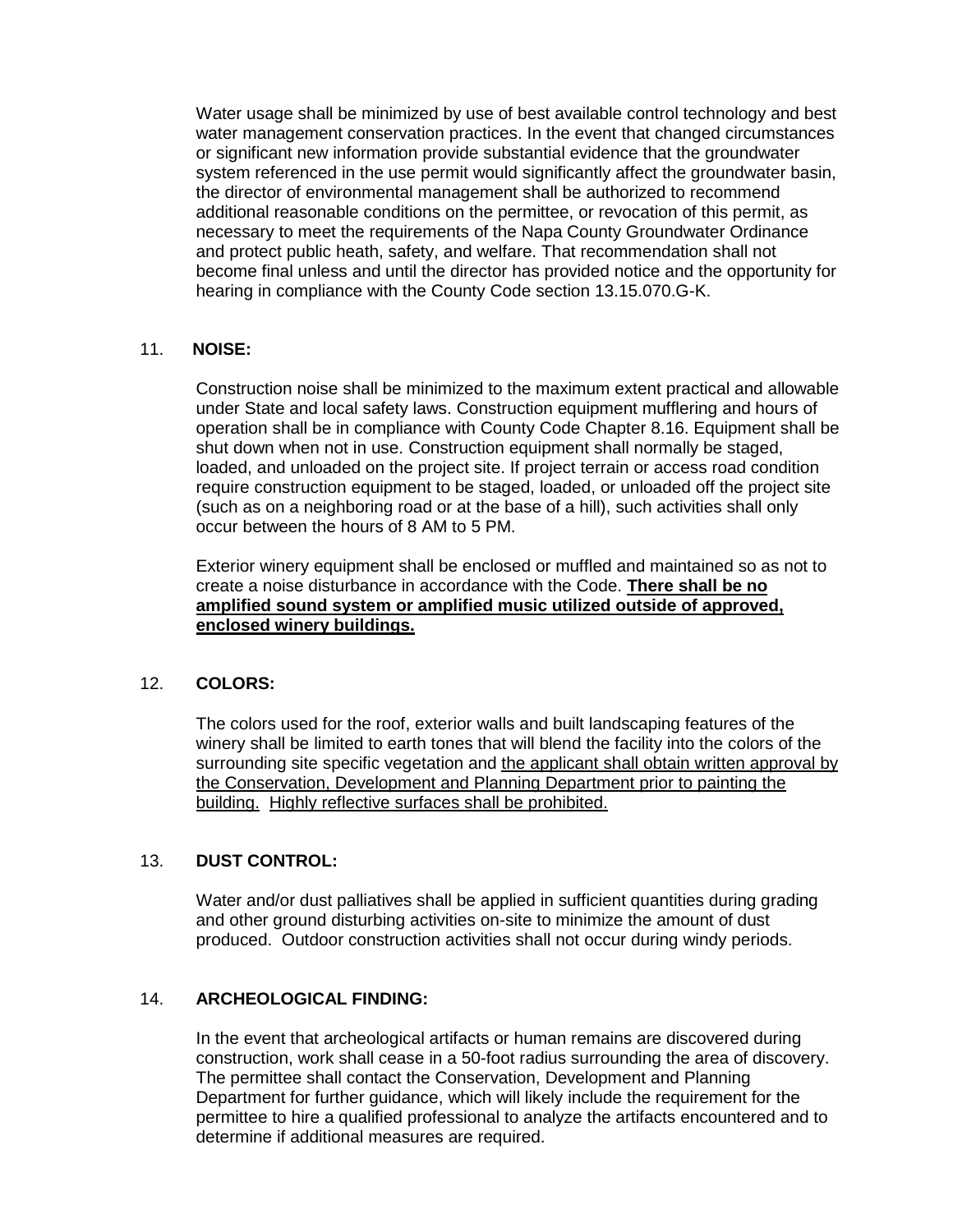If human remains are encountered during the development, all work in the vicinity must be, by law, halted, and the Napa County Coroner informed, so that he can determine if an investigation of the cause of death is required, and if the remains are of Native American origin. If the remains are of Native American origin, the nearest tribal relatives as determined by the State Native American Heritage Commission would be contacted to obtain recommendations for treating or removal of such remains, including grave goods, with appropriate dignity, as required under Public Resources Code Section 5097.98.

#### 15. **TRAFFIC:**

Reoccurring and scheduled vehicle trips to and from the site for employees, deliveries, and visitors will not occur during peak (4-6 PM) travel times to the maximum extent possible. All road improvements on private property required per the Department of Public Works shall be maintained in good working condition.

#### 16. **STORM WATER CONTROL:**

For any construction activity that results in disturbance of greater than one acre of total land area, permittee shall file a Notice of Intent with the California Regional Water Quality Control Board (SRWQCB) prior to any grading or construction activity. All hazardous materials stored and used on-site that could cause water pollution (e.g. motor oil, cleaning chemicals, paints, etc.) shall be stored and used in a manner that will not cause pollution, with secondary containment provided. Such storage areas shall be regularly cleaned to remove litter and debris. Any spills shall be promptly cleaned up and appropriate authorities notified. Parking lots shall be designed to drain through grassy swales, buffer strips, or sand filters prior to any discharge from the impervious surface into a watercourse. If any discharge of concentrated surface waters is proposed in the any "Waters of the State," the permittee shall consult with and secure any necessary permits from the State Regional Water Quality Control Board. All trash enclosures must be covered and protected from rain, roof, and surface drainage.

#### 17. **AFFORDABLE HOUSING MITIGATION:**

Prior to County issuance of a building permit, the applicant shall pay the Napa County Affordable Housing Mitigation Fee in accordance with the requirements of County Code Chapter 15.60 or as may be amended by the Board of Supervisors.

#### 18. **MONITORING COSTS:**

All staff costs associated with monitoring compliance with these conditions, previous permit conditions and project revisions shall be borne by the permittee and/or property owner. Costs associated with conditions and mitigation measures that require monitoring, including investigation of complaints, other than those costs related to investigation of complaints of non-compliance that are determined to be unfounded, shall be charged. Costs shall be as established by Board Resolution in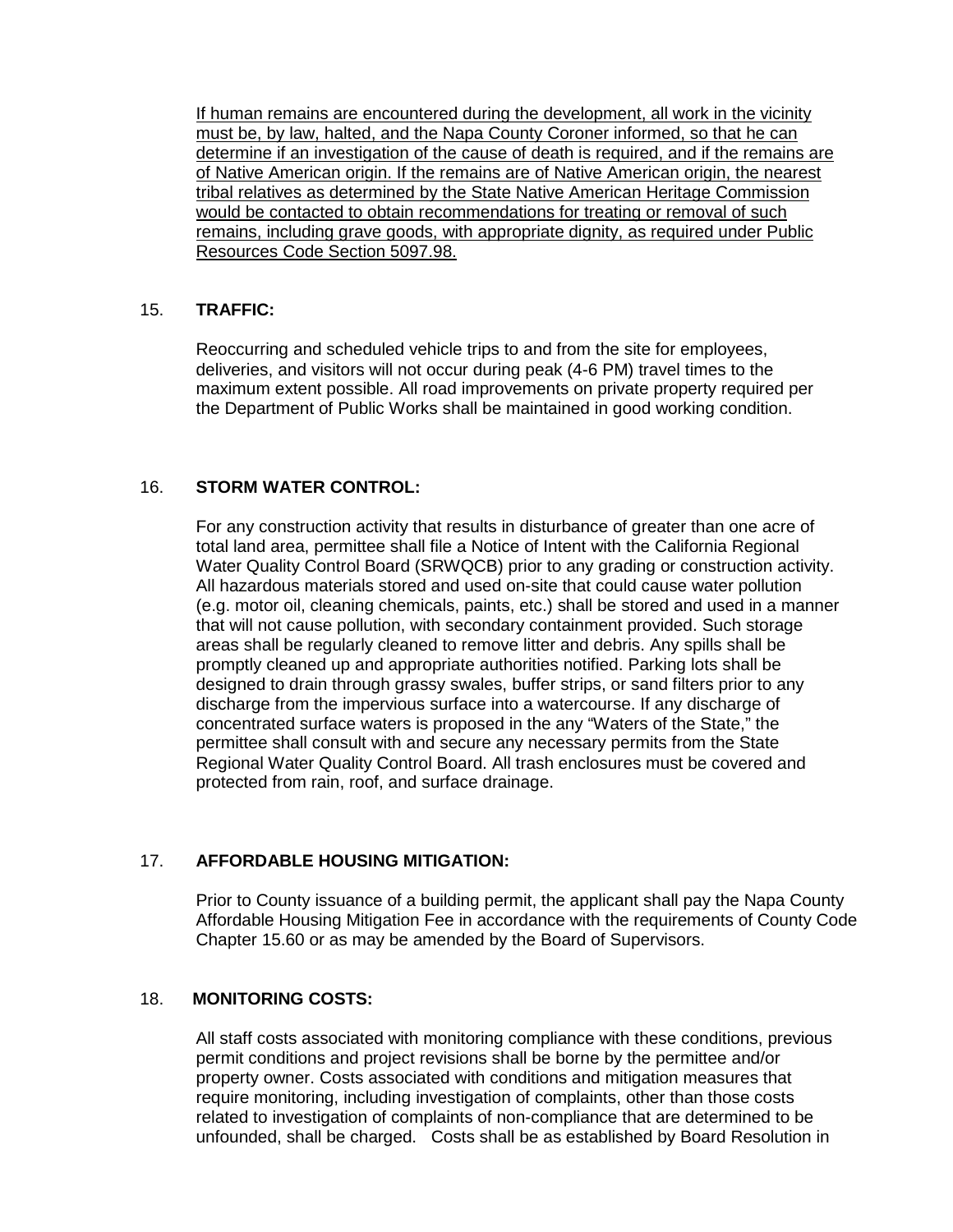accordance with the hourly consulting rate established at the time of the monitoring. Violations of conditions of approval or mitigations measures caused by the permittee's contractors, employees, and guests are the responsibility of the permittee.

The Planning Commission may implement an audit program if compliance deficiencies are noted. If evidence of compliance deficiencies is found to exist by the Planning Commission at some time in the future, the Planning Commission may institute the program at the applicant's expense (including requiring a deposit of funds in an amount determined by the Commission) as needed until compliance assurance is achieved. The Planning Commission may also use the data, if it is so warranted, to commence revocation hearings in accordance with section 18.124.120 of the County Code.

#### 19. **TEMPORARY AND FINAL OCCUPANCY:**

All project improvements, including compliance with all applicable codes, conditions and requirements from all departments and agencies with jurisdiction over the project, shall be completed prior to granting of a Certificate of Final Occupancy by the County Building Official, which, upon granting, authorizes all use permit activities to commence. The County Building Official is authorized to grant a Temporary Certificate of Occupancy to allow specified limited use of the project, such as commencement of production activities, prior to completion of all project improvements. Marketing, Tours and Tastings are not typically authorized until grant of Final Occupancy, but exceptions can be requested due to extenuating circumstances and are subject to review and approval by the County Building Official and the Director of Conservation, Development and Planning. In special circumstances, departments and/or agencies with jurisdiction over the project are authorized as part of the Temporary Certificate of Occupancy process to require a security deposit or other financial instrument to guarantee completion of unfinished improvements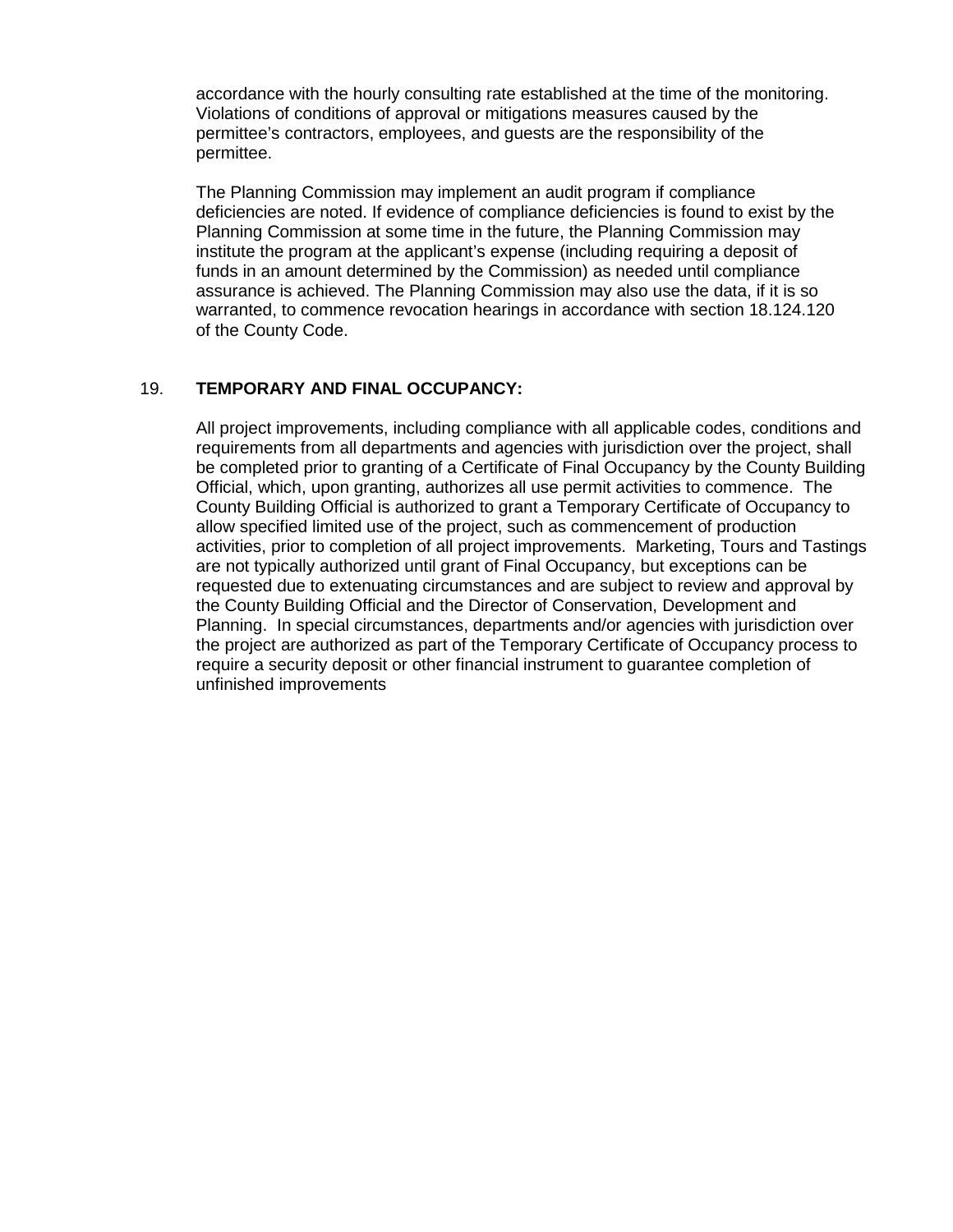# **EXHIBIT B: CONDITIONS OF APPROVAL**

# **PLANNING COMMISSION HEARING MARCH 21, 2012**

# ENVY WINES, LLC / MARK CARTER USE PERMIT MAJOR MODIFICATION # P11‐00163‐MOD 1170 TUBBS LAND, CALISTOGA APN: 017‐210‐027

#### 1. **SCOPE**

This Use Permit Major Modification approves modification of Use Permit # 01074‐UP to allow:

- An increase in annual production from 20,000 gallons/year to 50,000 gallons/year;
- Construction of a new 3,500 square foot barrel storage building with approximately 1,360 square feet of covered walkway on three sides;
- Addition of 699 square feet of covered crush pad area;
- Expansion of the marketing plan by adding daily wine and food pairings (catered food only) and new monthly marketing events with 75 people, as amended and described below in the Visitation, Tours and Tasting, and Marketing Plan;
- On-premise wine consumption consistent with Assembly Bill 2004 (Evans) outside the winery building entrance;
- Project phasing in two phases to allow; 1) the new barrel storage building to proceed immediately following Use Permit Modification approval with no increase in production to take place until the building is completed; and 2) required access road widening and installation of expanded waste‐water treatment and processing facilities for increased production to be completed prior to issuance of a Certificate of Occupancy for the new barrel storage building.
- Hours of operation for the winery shall be limited to 7:00 AM to 5:00 PM (except during crush);
- Two full-time and two part-time employees; and
- Nine on‐site parking spaces.

The winery shall be designed in substantial conformance with the submitted site plan, elevation drawings, and other submittal materials and shall comply with all requirements of the Napa County Code. It is the responsibility of the permittee to communicate the requirements of these conditions and mitigations (if any) to all designers, contractors, employees, and guests of the winery to ensure compliance is achieved. Any expansion or changes in use shall be by the approved in accordance with Section 18.124.130 of the Napa County Code and may be subject to the Use Permit modification process.

Exhibit B – Conditions of Approval Envy Wines, LLC / Marc Carter Page 1 of 10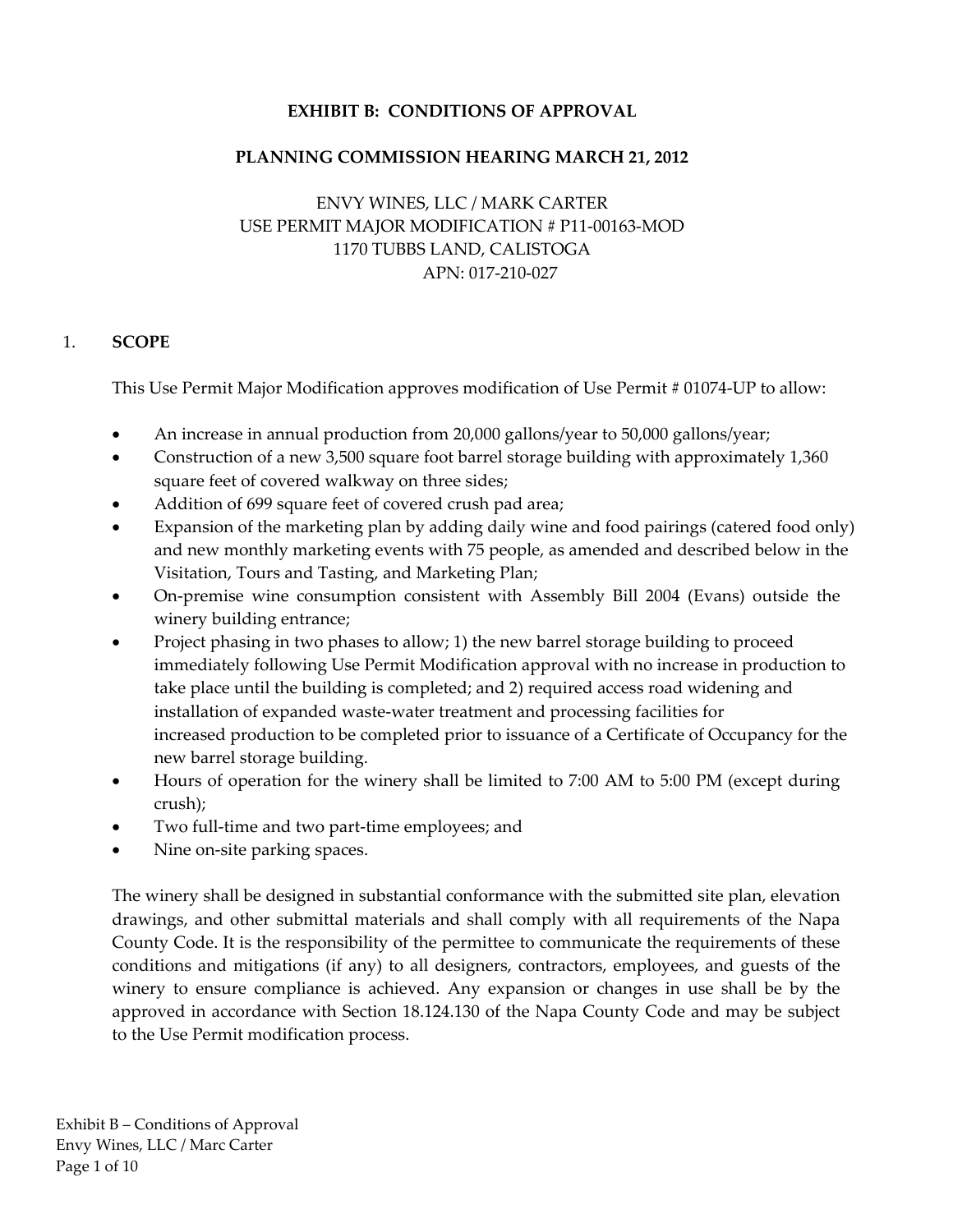# **2. PROJECT SPECIFIC CONDITIONS**

- A. Landscape screening shall be provided along both the east and south sides of the new barrel storage building, in addition to that shown on attached Sheet # L‐10, Existing and Proposed Landscape Plan, Jerry Gregori Architect (refer to Condition # 9).
- B. Tours and tastings shall not occur on the same day as marketing events.

#### 3. **COMPLIANCE WITH OTHER DEPARTMENTS AND AGENCIES**

Project conditions of approval include all of the following County Department and Agency requirements. The permittee shall comply with all applicable building codes, zoning standards, and requirements of County Departments and Agencies at time of submittal and may be subject to change, including but not limited to:

- A. Department of Environmental Management as stated in their letter of January 11, 2012 (attached as pages 11‐12);
- B. Department of Public Works as stated in their letter of July 12, 2011 and February 7, 2012 (attached as pages 13‐17);
- C. County Fire Marshal as stated in their letter of June 27, 2011 (attached as pages 18‐20);
- D. City of Calistoga as stated in their letter of August 21, 2009 (attached as page 21).

The determination as to whether or not the permittee has substantially complied with the requirements of other County Departments and Agencies shall be determined by those Departments or Agencies. The inability to substantially comply with the requirements of other County Departments and Agencies may result in the need to modify the approved use permit.

# 4. **VISITATION**

Consistent with Sections 18.16.030 and 18.20.030 of the Napa County Code, marketing and tours and tastings may occur at a winery only where such activities are accessory and "clearly incidental, related, and subordinate to the primary operation of the winery as a production facility."

Permittee shall obtain and maintain all permits and licenses from the California Department of Alcoholic Beverage Control (ABC) and United States Tax and Trade Bureau (TTB) required to produce and sell wine, including minimum levels of crush and fermentation. In the event permittee loses required ABC and/or TTB permits and licenses, permittee shall cease marketing events and tours and tastings until such time as those ABC and/or TTB permits and licenses are re‐ established.

A log book (or similar record) shall be maintained which documents the number of visitors to the winery (be they tours and tastings or marketing event visitors), and the dates of their visit. This record of visitors shall be made available to the Department upon request.

# **A. TOURS AND TASTING**

Exhibit B – Conditions of Approval Envy Wines, LLC / Marc Carter Page 2 of 10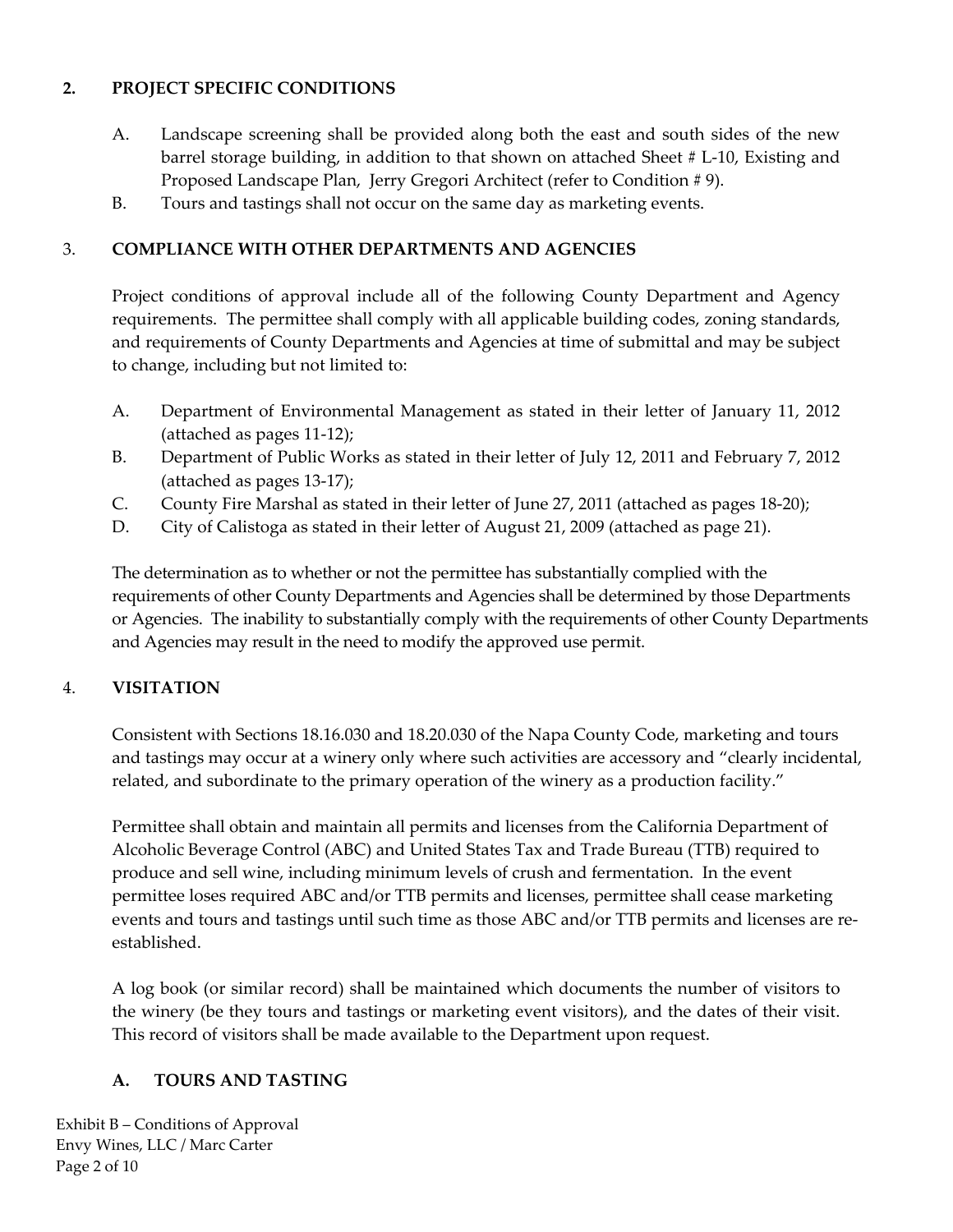Tours and tastings are limited to the following:

Frequency: Seven days per week, Monday - Sunday, by appointment only Maximum number of persons per day: Eight (8) Maximum number of persons per week: Fifty-six (56) Time of operation: 10:00 AM – 5:00 PM, Daily

"Tours and tastings" means tours of the winery and/or tastings of wine, where such tours and tastings are limited to persons who have made unsolicited prior appointment for tours or tastings. Tours and tastings may include food and wine pairings, where all such food service is provided without charge except to the extent of cost recovery and is incidental to the tasting of wine. Food service may not involve menu options and meal service such that the winery functions as a café or restaurant. (Ord 1340 §2, Sec. 18.08.062)

Start and finish time of tours and tastings shall be scheduled to minimize vehicles arriving or leaving between 4:00 PM and 6:00 PM, and shall be limited to those wines set forth in Napa County Code Sec. 18.16.030(G)(5)(c).

# **B. MARKETING**

Marketing events are limited to the following:

| a. | <b>Type of Event:</b> | Food and Wine Pairings                                |
|----|-----------------------|-------------------------------------------------------|
|    | Frequency:            | Daily                                                 |
|    | Number of persons:    | 8 persons                                             |
|    | Time of Day:          | $10:00$ AM $-5:00$ PM                                 |
| b. | <b>Type of Event:</b> | Private Promotional Tastings and Meals (small event)  |
|    | <u>Frequency:</u>     | 12 times per year (monthly)                           |
|    | Number of persons:    | 30 maximum                                            |
|    | <u>Time of Day:</u>   | $11:00$ AM $- 10:00$ PM                               |
| C. | <b>Type of Event:</b> | Private Promotional Tastings and Meals (medium event) |
|    | <u>Frequency:</u>     | 12 times per year (monthly)                           |
|    | Number of persons:    | 75 maximum                                            |
|    | Time of Day:          | 11:00 AM to 10:00 PM                                  |
| d. | <u>Type of Event:</u> | Release Events                                        |
|    | <u>Frequency:</u>     | 2 times per year                                      |
|    | Number of persons:    | 100 maximum                                           |
|    | <u>Time of Day:</u>   | 11:00 AM to 10:00 PM                                  |
|    |                       |                                                       |

e. Participation in Auction Napa Valley.

Exhibit B – Conditions of Approval Envy Wines, LLC / Marc Carter Page 3 of 10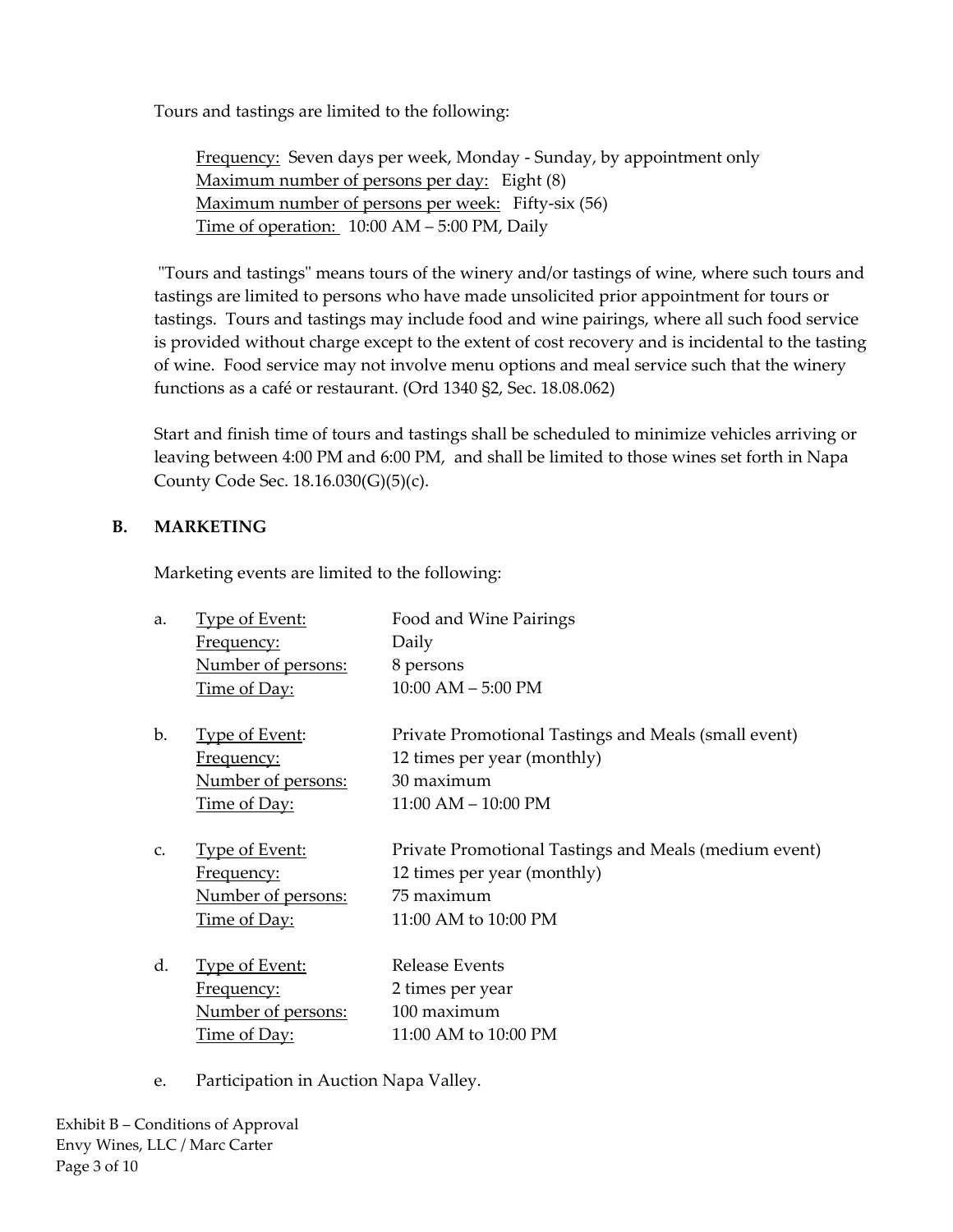ʺMarketing of wineʺ means any activity of a winery which is conducted at the winery on a prearranged basis for the education and development of customers and potential customers with respect to wine which can be sold at the winery on a retail basis pursuant to Chapters 18.16 and 18.20 of the Napa County Code. Marketing of wine may include cultural and social events directly related to the education and development of customers and potential customers provided such events are clearly incidental, related and subordinate to the primary use of the winery. Marketing of wine may include food service, including food and wine pairings, where all such food service is provided without charge except to the extent of cost recovery.

Business events are similar to cultural and social events, in that they will only be considered as "marketing of wine" if they are directly related to the education and development of customers and potential customers of the winery and are part of a marketing plan approved as part of the winery's use permit. Marketing plans in their totality must remain "clearly incidental, related and subordinate to the primary operation of the winery as a production facility" (subsection  $(G)(5)$  of Sections 18.16.030 and subsection  $(I)(5)$  of 18.20.030 of the Napa County Code). To be considered directly related to the education and development of customers or potential customers of the winery, business events must be conducted at no charge except to the extent of recovery of variable costs, and any business content unrelated to wine must be limited. Careful consideration shall be given to the intent of the event, the proportion of the business event's non-wine-related content, and the intensity of the overall marketing plan. (Ord. 1340, 2010: Ord. 1104 § 11, 1996: Ord. 947 § 9 (part), 1990: prior code § 12071).

All activity, including cleanup, shall cease by 10:00 PM. Start and finish time of activities shall be scheduled to minimize vehicles arriving or leaving between 4:00 PM and 6:00 PM. If any event is held which will exceed the available on-site parking, the applicant shall have prepare an event specific parking plan which may include but not be limited to valet service or off-site parking and shuttle service to the winery.

# 5. **GRAPE SOURCE**

At least 75% of the grapes used to make the winery's wine shall be grown within the County of Napa. The permittee shall keep records of annual production documenting the source of grapes to verify that 75% of the production is from Napa County grapes. The report shall recognize the Agriculture Commission's format for County of origin of grapes and juice used in the Winery Production Process. The report shall be provided to the Conservation, Development and Planning Department upon request, but shall be considered proprietary information not available to the public.

Exhibit B – Conditions of Approval Envy Wines, LLC / Marc Carter Page 4 of 10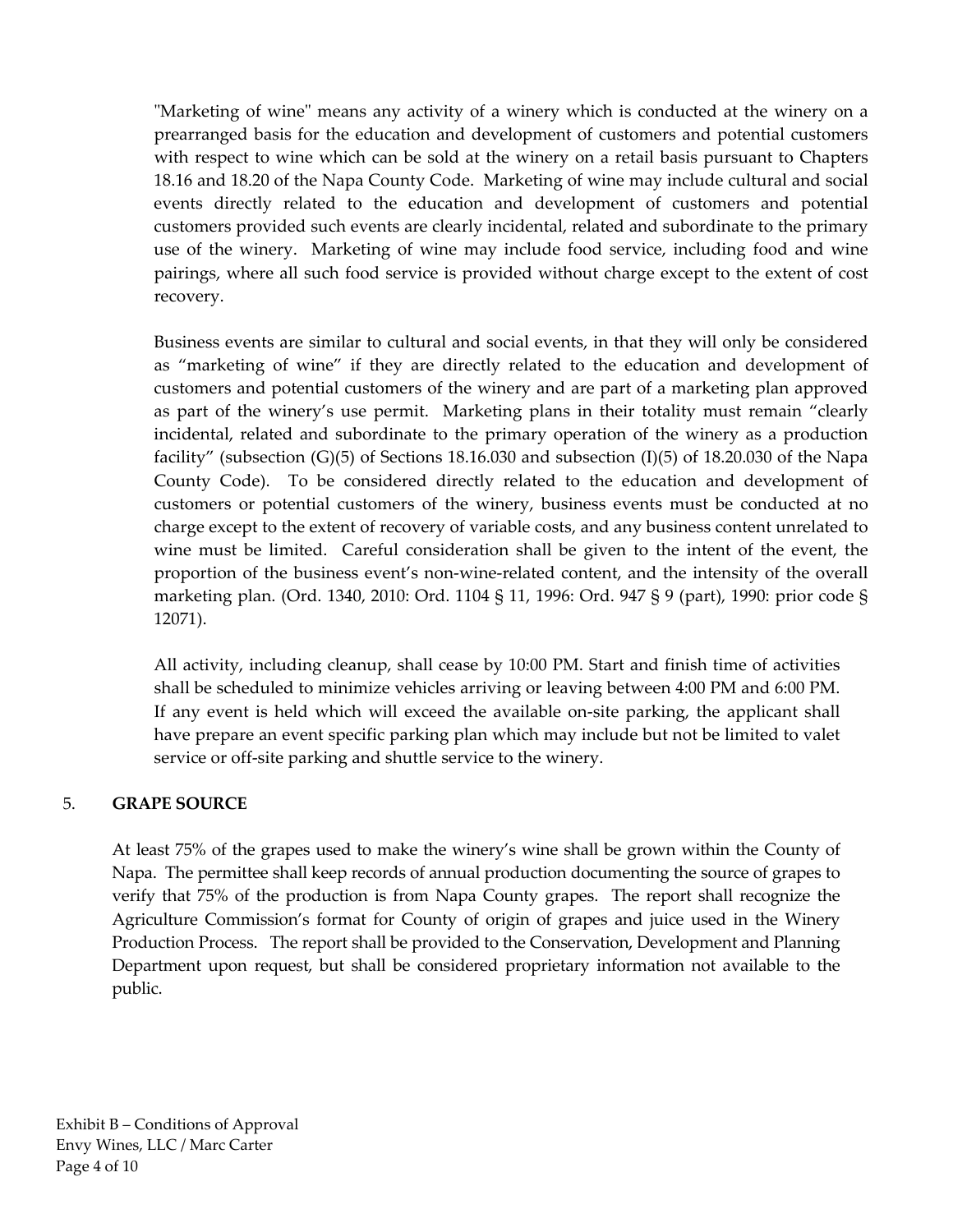#### 6. **RENTAL/LEASING**

No winery facilities, nor portions thereof, including but not limited to offices, kitchens, barrel storage areas, and warehousing space, shall be rented, leased, nor used by entities other than persons producing and/or storing wine at the on‐site winery, such as alternating proprietors and custom producers, except as may be specifically authorized in this use permit or pursuant to the Temporary Events Ordinance (Chapter 5.36).

# **7. SIGNS**

Prior to installation of any winery identification or directional signs, detailed site plans and sign design plans, including locations, elevations, materials, color, and lighting, shall be submitted to the Planning Department for administrative review and approval. Administrative review and approval is not required if signage to be installed is consistent with signage plans submitted, reviewed and approved as part of this use permit approval. All signs shall meet the design standards as set forth in Chapter 18.116 of the County Code. At least one sign placed and sized in a manner to inform the public must legibly and visibly include wording stating "Tours and Tasting by Prior Appointment Only".

# **8. LIGHTING**

All exterior lighting, including landscape lighting, shall be shielded and directed downward, shall be located as low to the ground as possible, and shall be the minimum necessary for security, safety, or operations and shall incorporate the use of motion detection sensors to the greatest extent practical. No flood‐lighting or sodium lighting of the building is permitted, including architectural highlighting and spotting. Low‐level lighting shall be utilized in parking areas as opposed to elevated high‐intensity light standards. Prior to issuance of any building permit for construction of the winery, two (2) copies of a detailed lighting plan showing the location and specifications for all lighting fixtures to be installed on the property shall be submitted for Department review and approval. All lighting shall comply with Uniform Building Code (UBC).

# 9. **LANDSCAPING**

Two (2) copies of a detailed landscaping and irrigation plan, including parking details, shall be submitted for review and approval prior to issuance of building permits. **The plan shall be prepared pursuant to the County's Water Efficient Landscape Ordinance (WELO), as applicable, and shall indicate the names and location of all plant materials to be used along with the method of maintenance.**

Plant materials shall be purchased locally when practical. The Agricultural Commissioner's office (707‐253‐4357) shall be notified of all impending deliveries of live plants with points of origin outside of Napa County.

Exhibit B – Conditions of Approval Envy Wines, LLC / Marc Carter Page 5 of 10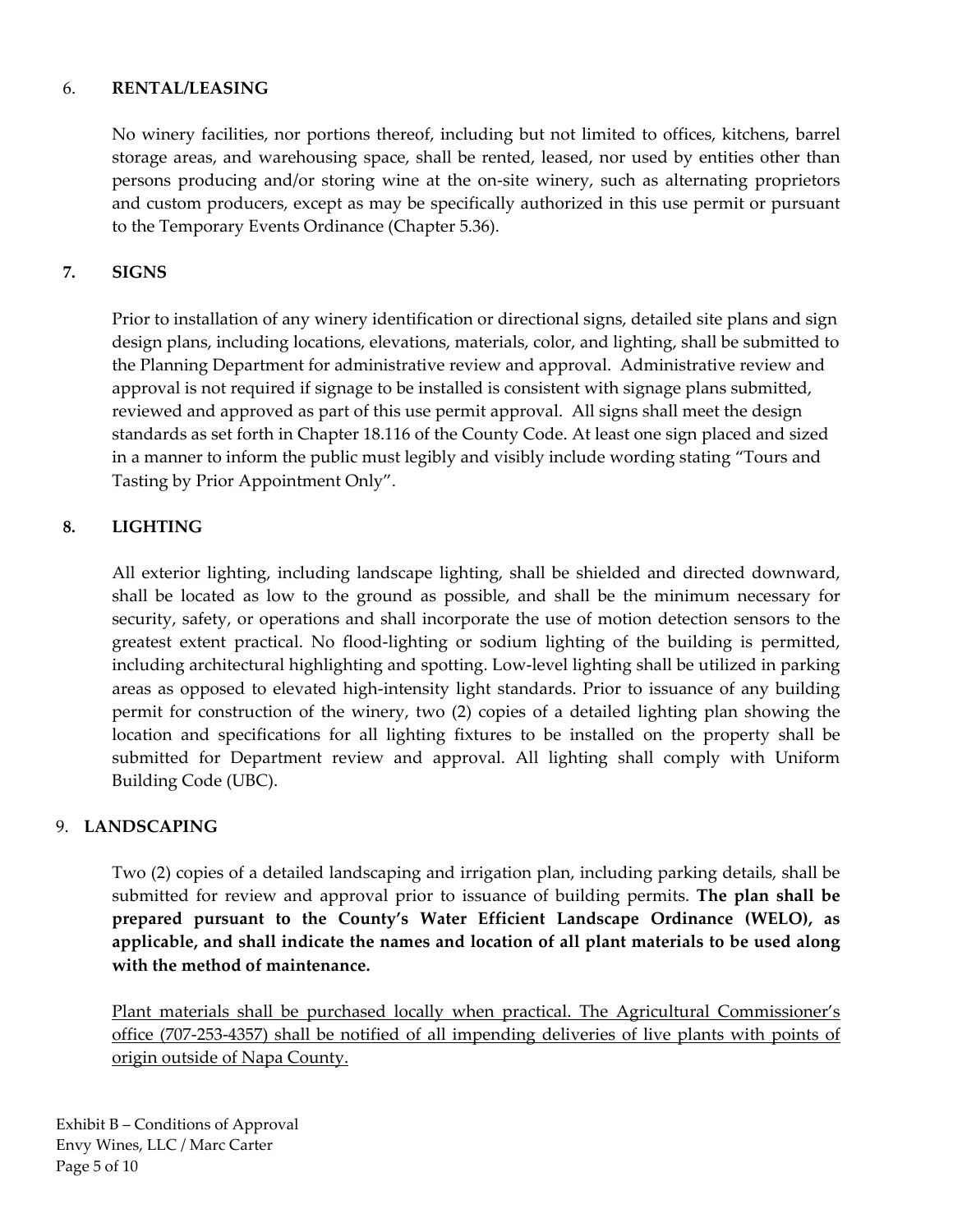No trees greater than 6" diameter at breast height shall be removed, except for those identified on the submitted site plan. Trees to be retained shall be protected during construction by fencing securely installed at the outer most dripline of the tree or trees. Such fencing shall be maintained throughout the duration of the work undertaken in connection with the winery development/construction. In no case shall construction material, debris or vehicles be stored in the fenced tree protection area.

Evergreen screening shall be installed between the industrial portions of the operation (e.g. tanks, crushing area, parking area, etc.) and off‐site residences that can view these areas.

Landscaping shall be completed prior to final occupancy, and shall be permanently maintained in accordance with the landscaping plan.

# 10. **OUTDOOR STORAGE/SCREENING/UTILITIES**

All outdoor storage of winery equipment shall be screened from the view of adjacent properties by a visual barrier consisting of fencing or dense landscaping. No item in storage is to exceed the height of the screening. Water and fuel tanks, and similar structures, shall be screened to the extent practical so as to not be visible from public roads and adjacent parcels.

New utility lines required for this project that are visible from any designated scenic transportation route (see Chapter 7 of the General Plan and Chapter 18.106 of the Napa County Zoning Ordinance for designated roads) shall be placed underground or in an equivalent manner be made virtually invisible from the subject roadway.

# 11. **COLORS**

The colors used for the roof, exterior walls and built landscaping features of the winery shall be limited to earth tones that will blend the facility into the colors of the surrounding site specific vegetation and the applicant shall obtain written approval by the Conservation, Development and Planning Department prior to painting the building. Highly reflective surfaces shall be prohibited.

# 12. **SITE IMPROVEMENTS AND PUBLIC WORKS DEPARTMENT ‐** Contact (707) 253‐4351

# **A. GRADING AND SPOILS**

All grading and spoils generated by construction of the project facilities, including cave spoils, shall be managed per Public Works direction. All spoils piles shall be removed prior to final occupancy.

Exhibit B – Conditions of Approval Envy Wines, LLC / Marc Carter Page 6 of 10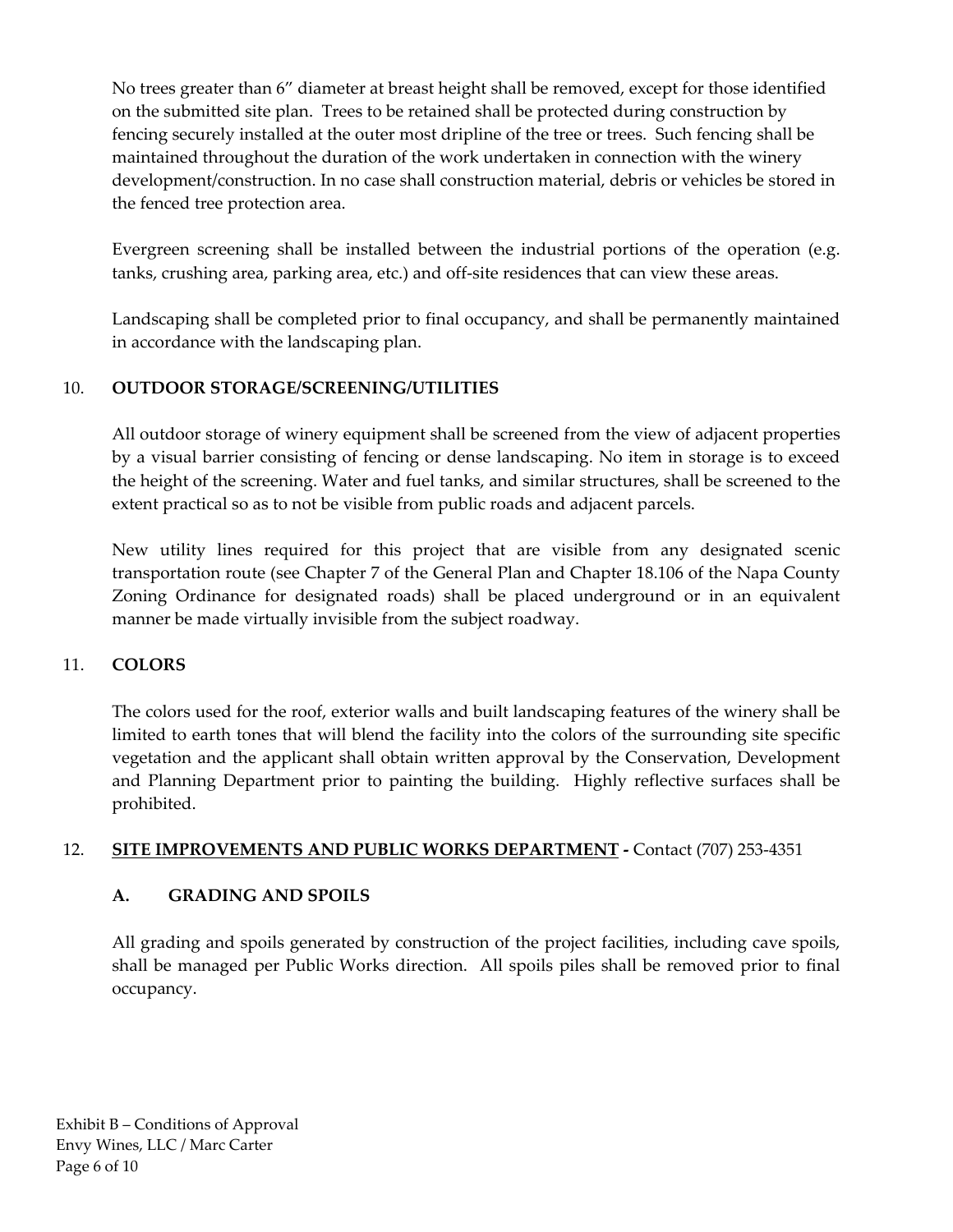# **B. TRAFFIC**

Reoccurring and scheduled vehicle trips to and from the site for employees, deliveries, and visitors will not occur during peak (4:00 PM‐6:00 PM) travel times to the maximum extent possible. All road improvements on private property required per the Department of Public Works shall be maintained in good working condition.

# **C. DUST CONTROL**

Water and/or dust palliatives shall be applied in sufficient quantities during grading and other ground disturbing activities on‐site to minimize the amount of dust produced. Outdoor construction activities shall not occur during windy periods.

# **D. STORM WATER CONTROL**

The permittee shall comply with all construction and post‐construction storm water pollution prevention protocols as required by County Public Works Department and the California Regional Water Quality Control Board (SRWQCB).

# **E. PARKING**

The location of employee and visitor parking and truck loading zone areas shall be identified along with proposed circulation and traffic control signage (if any).

Parking shall be limited to approved parking spaces only and shall not occur along access or public roads or in other locations except during harvest activities and approved marketing events. In no case shall parking impede emergency vehicle access or public roads. If any event is held which will exceed the available on-site parking, the permittee\_shall prepare an event specific parking plan which may include, but not be limited to, valet service or off-site parking and shuttle service to the winery.

# **F. GATES/ENTRY STRUCTURES**

Any gate installed at the winery entrance shall be reviewed by the Conservation, Development and Planning Department, Public Works Department and the Napa County Fire Department to assure that it is designed to allow large vehicles, such as motor homes, to turn around if the gate is closed without backing into the public roadway, and that fire suppression access is available at all times. If the gate is part of an entry structure an additional permit shall be required according to the County Code, A separate entry structure permit is not required if the entry structure is consistent with entry structure plans submitted, reviewed and approved as part of this use permit approval.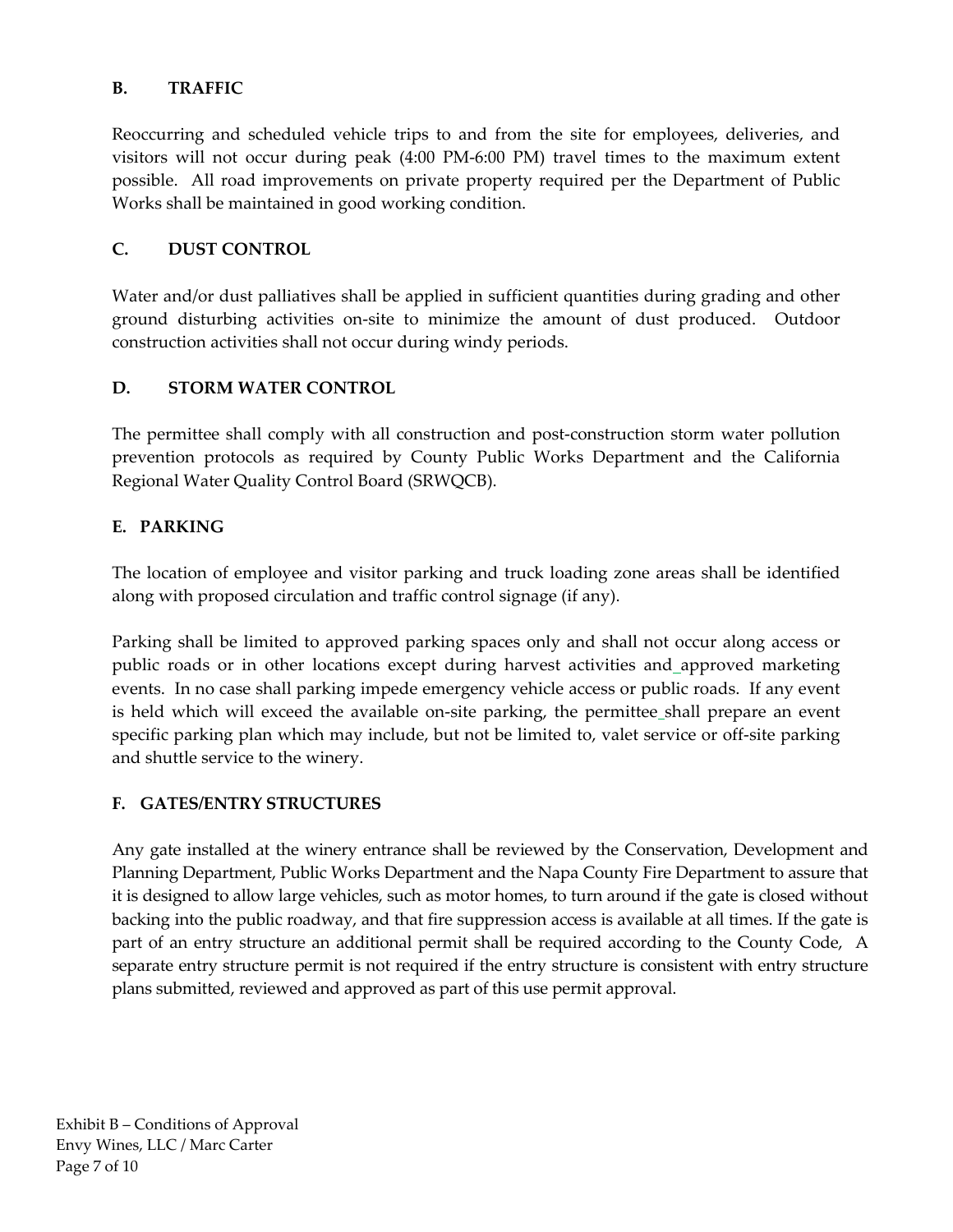# 13. **ENVIRONMENTAL MANAGEMENT DEPARTMENT SPECIFIC COMMENTS ‐**  Contact (707) 253‐4351

# **A. WELLS**

The permittee may be required (at the permittee's expense) to provide well monitoring data if it the Director of Environmental Management determines that water usage at the winery is affecting, or would potentially affect groundwater supplies or nearby wells. Data requested could include, but may not be limited to, water extraction volumes and static well levels. If applicant is unable to secure monitoring access to neighboring wells, onsite monitoring wells may need to be established to gage potential impacts on the groundwater resource utilized for the project proposed. Water usage shall be minimized by use of best available control technology and best water management conservation practices. In the event that changed circumstances or significant new information provide substantial evidence that the groundwater system referenced in the use permit would significantly affect the groundwater basin, the director of environmental management shall be authorized to recommend additional reasonable conditions on the permittee, or revocation of this permit, as necessary to meet the requirements of the Napa County Groundwater Ordinance and protect public heath, safety, and welfare. That recommendation shall not become final unless and until the director has provided notice and the opportunity for hearing in compliance with the CountyCode section 13.15.070.G‐ K.

#### **B. NOISE**

Construction noise shall be minimized to the maximum extent practical and allowable under State and local safety laws. Construction equipment mufflering and hours of operation shall be in compliance with County Code Chapter 8.16. Equipment shall be shut down when not in use. Construction equipment shall normally be staged, loaded, and unloaded on the project site. If project terrain or access road condition require construction equipment to be staged, loaded, or unloaded off the project site (such as on a neighboring road or at the base of a hill), such activities shall only occur between the hours of 8 AM to 5 PM. Exterior winery equipment shall be enclosed or muffled and maintained so as not to create a noise disturbance in accordance with the Code. There shall be no amplified sound system or amplified music utilized outside of approved, enclosed winery buildings.

# 14. **ARCHEOLOGICAL FINDING**

In the event that archeological artifacts or human remains are discovered during construction, work shall cease in a 50‐foot radius surrounding the area of discovery. The permittee shall contact the Conservation, Development and Planning Department for further guidance, which will likely include the requirement for the permittee to hire a qualified professional to analyze the artifacts encountered and to determine if additional measures are required. If human remains are encountered during the development, all work in the vicinity must be, by law, halted, and the Napa County Coroner informed, so that he can determine if an investigation of

Exhibit B – Conditions of Approval Envy Wines, LLC / Marc Carter Page 8 of 10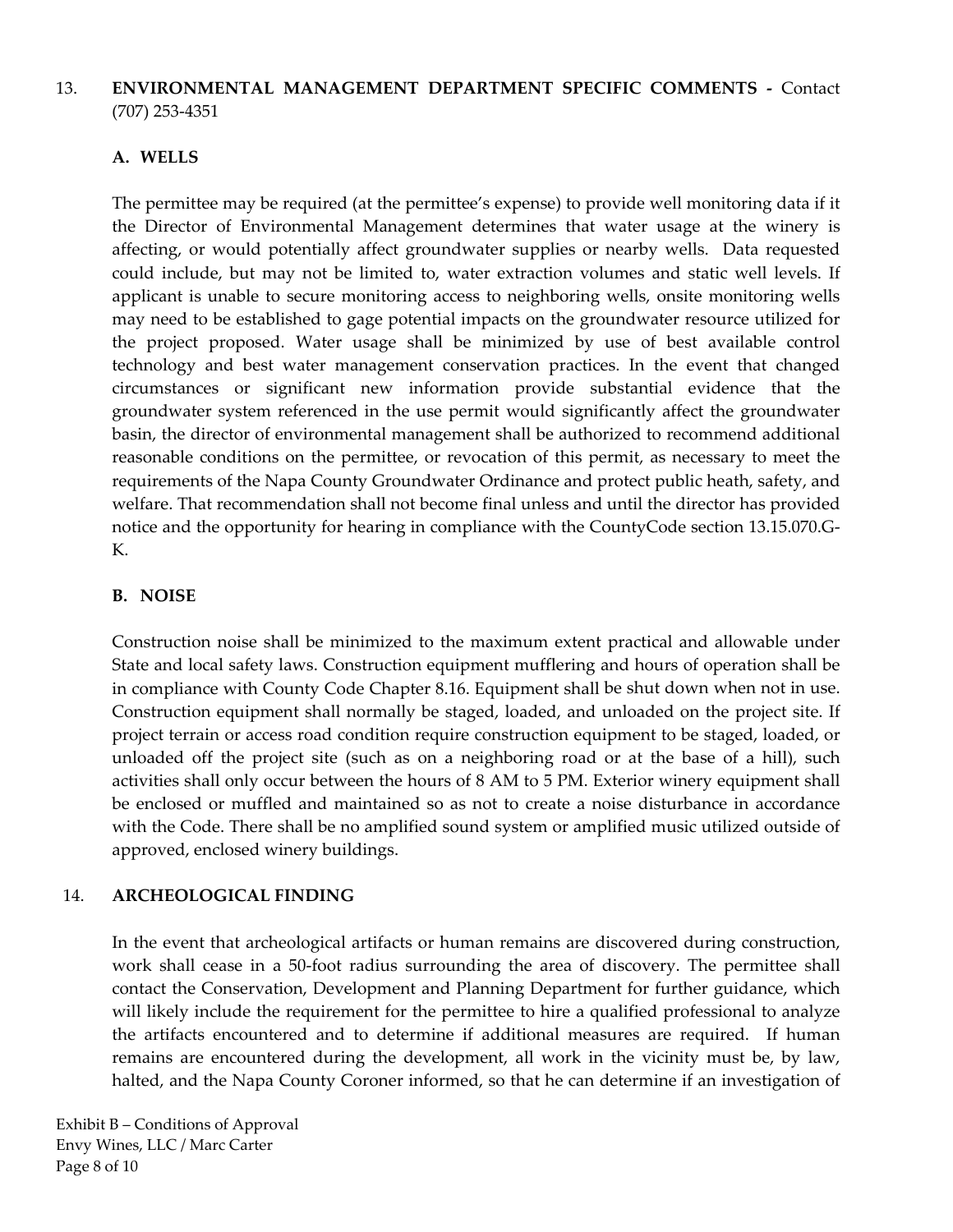the cause of death is required, and if the remains are of Native American origin. If the remains are of Native American origin, the nearest tribal relatives as determined by the State Native American Heritage Commission would be contacted to obtain recommendations for treating or removal of such remains, including grave goods, with appropriate dignity, as required under Public Resources Code Section 5097.98.

#### 15. **ADDRESSING**

All project site addresses shall be determined by the Conservation, Development and Planning Director, and reviewed and approved by the U.S. Post Office, prior to issuance of any building permit. The Conservation, Development and Planning Director reserves the right to issue or re‐issue an appropriate situs address at the time of issuance of any building permit to ensure proper identification and sequencing of numbers. For multi-tenant or multiple structure projects, this includes building permits for later building modifications or tenant improvements.

#### 16. **INDEMNIFICATION**

An indemnification agreement, in the form attached hereto, shall be signed and returned to the County within twenty (20) days of the granting of this approval.

#### 17. **AFFORDABLE HOUSING MITIGATION**

Prior to County issuance of a building permit, the applicant shall pay the Napa County Affordable Housing Mitigation Fee in accordance with the requirements of County Code Chapter 15.60 or as may be amended by the Board of Supervisors.

#### 18. **PREVIOUS CONDITIONS**

The permittee shall comply with all previous conditions of approval for Use Permits # 01074-UP, # P09‐00288‐MODMJR and Williamson Act Agricultural Preserve Contract # P09‐00436‐ AGK except as modified by this action. To the extent there is a conflict between previous conditions of approval and these conditions of approval, these conditions shall control and supersede earlier ones.

#### 19. **MONITORING COSTS**

All staff costs associated with monitoring compliance with these conditions, previous permit conditions and project revisions shall be borne by the permittee and/or property owner. Costs associated with conditions and mitigation measures that require monitoring, including investigation of complaints, other than those costs related to investigation of complaints of noncompliance that are determined to be unfounded, shall be charged. Costs shall be as established by Board Resolution in accordance with the hourly consulting rate established at the time of the monitoring and shall include maintenance of a \$500 deposit for construction compliance monitoring that shall be retained until grant of final occupancy. Violations of

Exhibit B – Conditions of Approval Envy Wines, LLC / Marc Carter Page 9 of 10